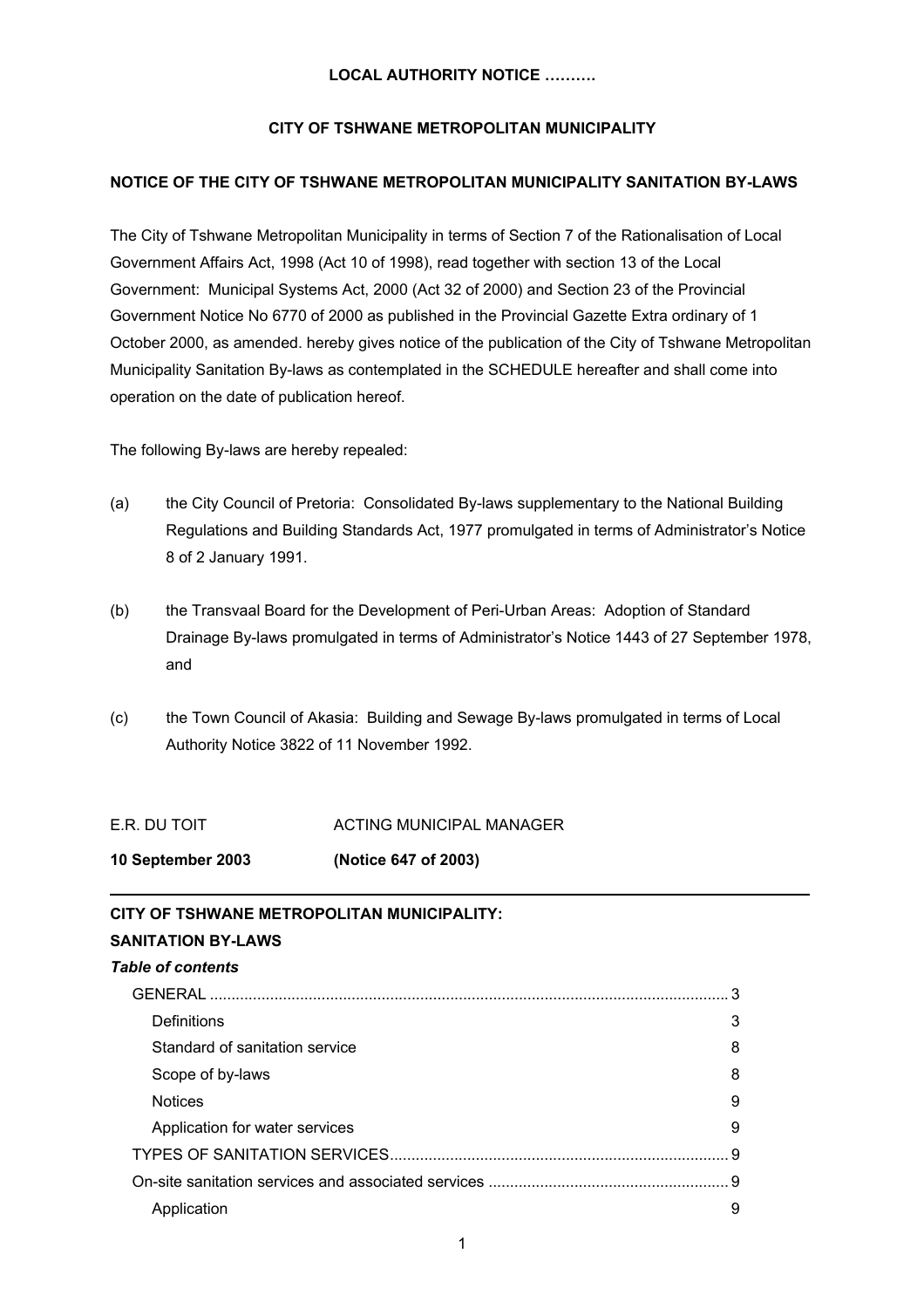| Septic tanks and treatment plants                                            | 9                 |
|------------------------------------------------------------------------------|-------------------|
| French drains                                                                | 10                |
| Ventilated improved pit latrines                                             | 10                |
| Conservancy tanks                                                            | 10                |
|                                                                              |                   |
| Acceptance of sewage delivered by road haulage                               | 11                |
| Written permission for delivery of sewage by road haulage                    | 11                |
| Conditions for delivery of sewage by road haulage                            | 11                |
| Withdrawal of permission for delivery of sewage by road haulage              | 11                |
|                                                                              |                   |
| Connection to sewer                                                          | $12 \overline{ }$ |
| Disconnection of drainage installations and conservancy or septic tanks      | $12 \overline{ }$ |
| Materials to be used in sanitation to be authorised                          | 13                |
| Drainage work that does not satisfy the requirements                         | 13                |
| Prohibited construction and work                                             | 14                |
| Maintenance                                                                  | 15                |
| Sewer blockages                                                              | 15                |
| Interference with or damage to sewers, waste-water treatment plants, etc     | 15                |
| Entry onto premises                                                          | 16                |
| Mechanical food-waste or other disposal units                                | 16                |
| Grease traps                                                                 | 16                |
| Industrial grease traps                                                      | 16                |
| Mechanical appliances for lifting sewage                                     | 17                |
| Swimming pools                                                               | 18                |
| Protection from ingress of flood waters                                      | 18                |
| Stormwater not to enter sewers                                               | 19                |
| Sewage or other pollutants not to enter stormwater drains                    | 19                |
|                                                                              |                   |
| Permission to discharge industrial effluent                                  | 19                |
| Control of industrial effluent                                               | 20                |
| Prohibited discharges                                                        | 21                |
|                                                                              |                   |
| Prescribed tariffs and charges for sanitation services                       | 23                |
| Payment for sanitation services                                              | 23                |
| Charges in respect of services associated with on-site sanitation services   | 23                |
| Measurement of quantity of domestic effluent discharged                      | 24                |
| Metering and assessment of the volume and composition of industrial effluent | 24                |
| Reduction in the quantity determined in terms of sections 39 and $40(1)(a)$  | 26                |
| Other work                                                                   | 27                |
|                                                                              |                   |
| <b>Penalties</b>                                                             | 27                |
| Indemnification from liability                                               | 27                |
| Repeal of by-laws                                                            | 27                |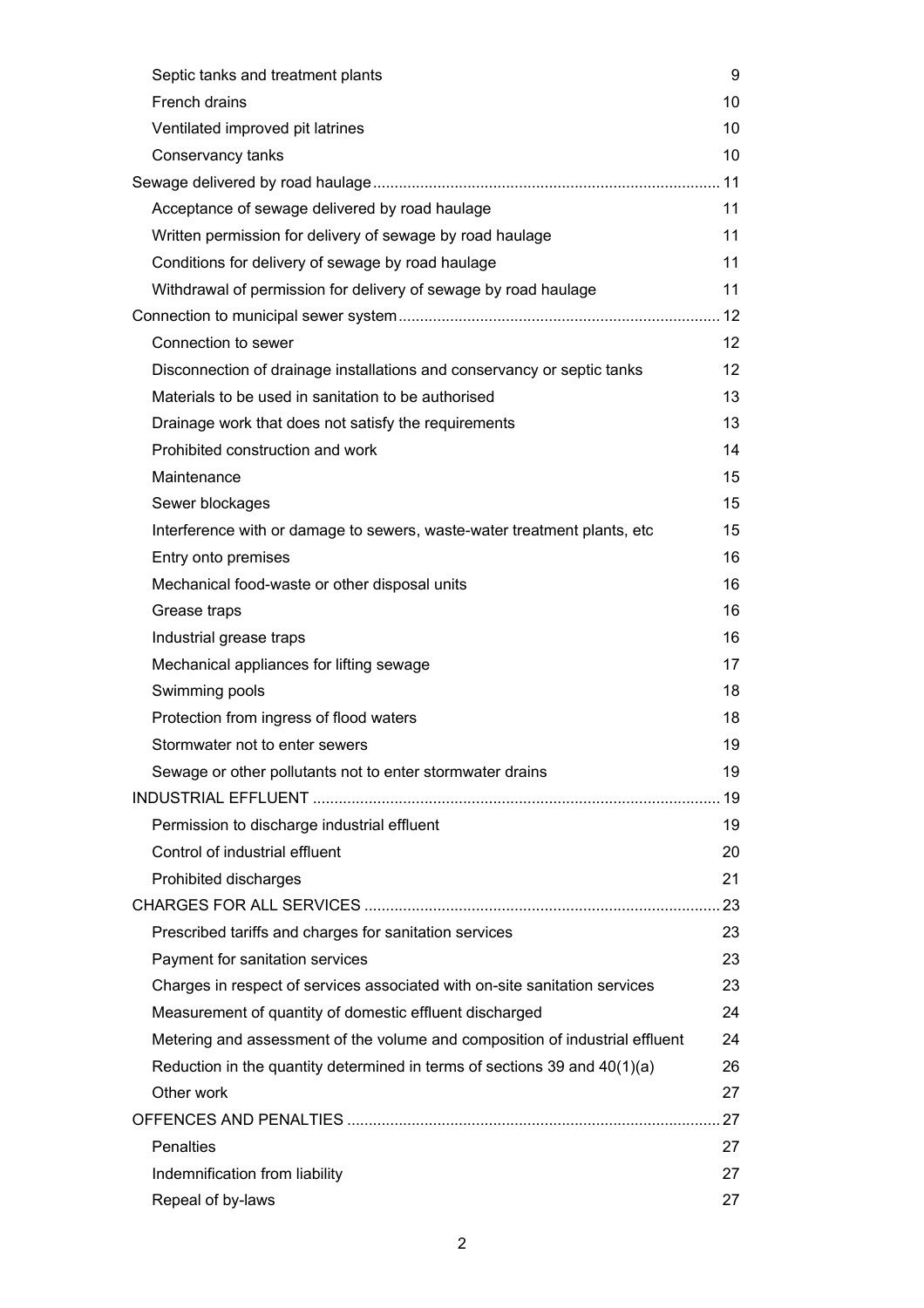<span id="page-2-0"></span>

| Short title                                                                                       | 28 |
|---------------------------------------------------------------------------------------------------|----|
|                                                                                                   |    |
|                                                                                                   |    |
| Limits of concentration of certain substances                                                     | 28 |
|                                                                                                   |    |
| Form of application for permission to discharge industrial effluent into the Municipality's sewer |    |
|                                                                                                   | 30 |
|                                                                                                   |    |
| Industrial effluent discharge formula                                                             | 35 |

# **GENERAL**

*Definitions*

1. In these by-laws, unless the context otherwise indicates -

| "1-in-50-years flood level" | means that level reached by flood waters           |  |  |  |
|-----------------------------|----------------------------------------------------|--|--|--|
|                             | resulting from a storm of a frequency of 1 in 50   |  |  |  |
|                             | years;                                             |  |  |  |
| "adequate" or "effective"   | means                                              |  |  |  |
|                             | adequate or effective in the opinion of the<br>(a) |  |  |  |
|                             | Municipality; or                                   |  |  |  |
|                             | in relation to any document issued by the<br>(b)   |  |  |  |
|                             | Council.                                           |  |  |  |
| "anti-siphonage pipe"       | means any pipe or portion of a pipe provided       |  |  |  |
|                             | for the protection, by ventilation, of the water   |  |  |  |
|                             | seal of a trap against unsealing by siphonage      |  |  |  |
|                             | or back pressure;                                  |  |  |  |
| "approved"                  | means approved by the Municipality in writing;     |  |  |  |
| "authorised agent"          | means any person or contractor officially          |  |  |  |
|                             | authorised by the Municipality to act as the       |  |  |  |
|                             | Municipality's agent;                              |  |  |  |
| "building regulations"      | means the National Building Regulations and        |  |  |  |
|                             | other standards or regulations made in terms of    |  |  |  |
|                             | the National Building Regulations and Building     |  |  |  |
|                             | Standards Act, 1977 (Act 103 of 1977);             |  |  |  |
| "cleaning eye"              | means any access opening to the interior of a      |  |  |  |
|                             | discharge pipe or trap which is provided for the   |  |  |  |
|                             | purposes of internal cleaning<br>and which         |  |  |  |
|                             | remains permanently accessible after comple-       |  |  |  |
|                             | tion of the drainage installation;                 |  |  |  |
| "connection"                | means the point where a drain is connected to      |  |  |  |
|                             | the sewer connection;                              |  |  |  |
| "conservancy tank"          | means a covered tank which is used for the         |  |  |  |
|                             | reception and temporary retention of sewage        |  |  |  |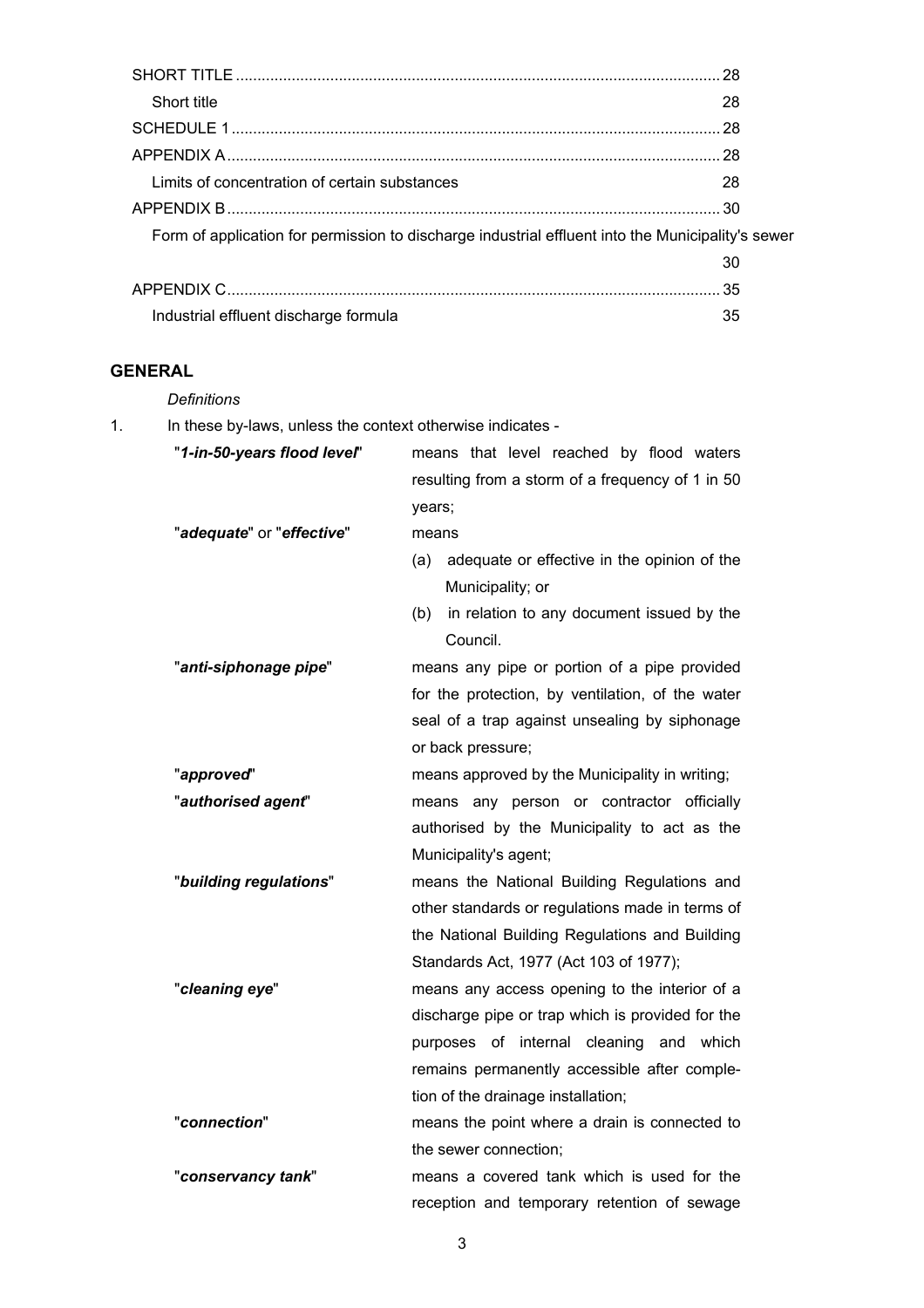and which requires emptying at intervals;

"*domestic effluent*" means effluent of prescribed domestic strength characteristics in respect of chemical oxygen demand and settleable solids, being appropriate to sewage discharges from domestic premises within the jurisdiction of the Municipality, but does not include industrial effluent;

"*drain*" means that part of a drainage installation, other than soil-water pipes, waste-water pipes, ventilation pipes and anti-siphonage pipes, of which ownership is vested in the owner of the premises and which has been laid in the ground and is used or intended to be used for conveying sewage to the sewer connection or to a common drain or a conservancy tank or septic tank which is situated on the premises;

- "*drainage installation*"means an installation of which ownership is vested in the owner of the premises and includes any drain, soil-water pipe, stack, waste-water pipe, ventilation pipe, antisiphonage pipe, soil-water fitting, waste-water fitting, mechanical appliance or any other appliance or fitting, or a combination of such drain, pipe, stack, fitting and appliance, for the collection and conveyance of sewage;
- "*drainage work*" means any construction or reconstruction of, or any alteration or addition to, or any work done in connection with a drainage installation, but does not include any work undertaken solely for purposes of repair or maintenance;

"*effluent*" means any liquid, whether or not containing matter in solution or suspension;

"*Engineer*" means the professional engineer appointed by the Municipality to perform or exercise the functions, powers and duties in terms of these by-laws;

"*gully*" means a pipe fitting incorporating a trap into which waste water is discharged;

"*industrial effluent*" means effluent emanating from the industrial use of water, including, for purposes of these by-laws, any effluent other than domestic effluent or stormwater;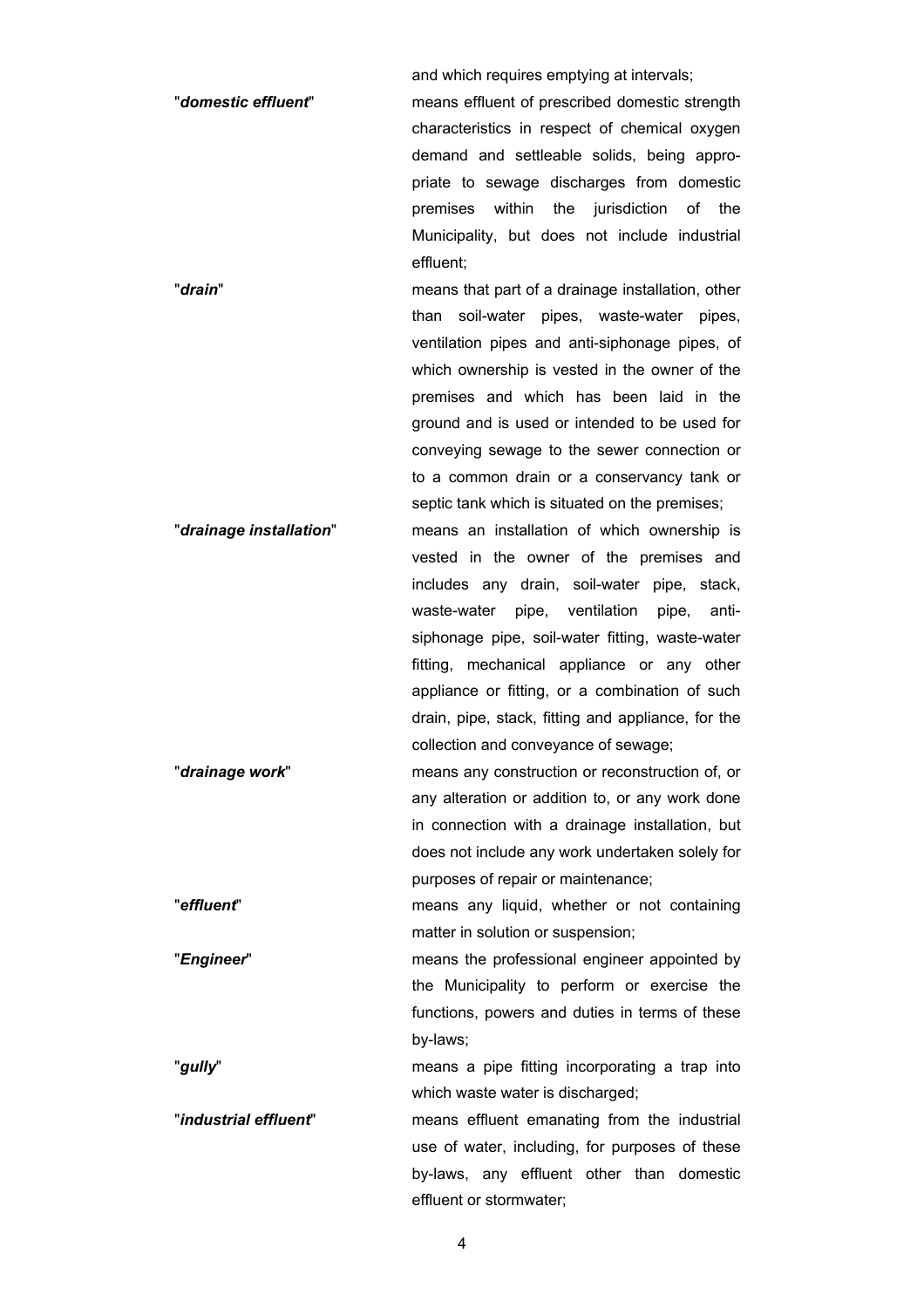"*JASWIC*" means the Joint Acceptance Scheme for Water-Services Installation Components, which approves a list of water and sanitation installations, which list is obtainable from the Municipality;

"*manhole*" means any access chamber to the interior of a sewer provided for the purpose of maintenance and internal cleaning;

"*Municipality*" means the City of Tshwane Metropolitan Municipality, as established by General Notice 6770 in *Provincial Gazette Extraordinary* 141 of 1 October 2000 in terms of the provisions of the Local Government: Municipal Structures Act, 1998 (Act 117 of 1998), and as provided for by section 155(1)(a) of the Constitution of the Republic of South Africa, 1996 (Act 108 of 1996), and includes any official or authorised agent to whom the Council of the Municipality has delegated the powers, functions and duties in terms of these by-laws;

"*owner*" means -

- (a) the person in whom from time to time is vested the legal title to the premises;
- (b) a person who receives the rent or profit of premises from a tenant or occupier of the premises, or who would receive such rent or profit if the premises were leased, whether for his or her own account or as an agent for a person entitled to the rent or profit;
- (c) where the person in whom the legal title to the premises is vested is insolvent or dead, or is under any form of legal disability whatsoever, the person in whom the administration and control of the premises is vested as curator, trustee, executor, administrator, judicial manager, liquidator or other legal representative;
- (d) in the case of premises for which a lease agreement of 30 years or more has been entered into, the lessee of

5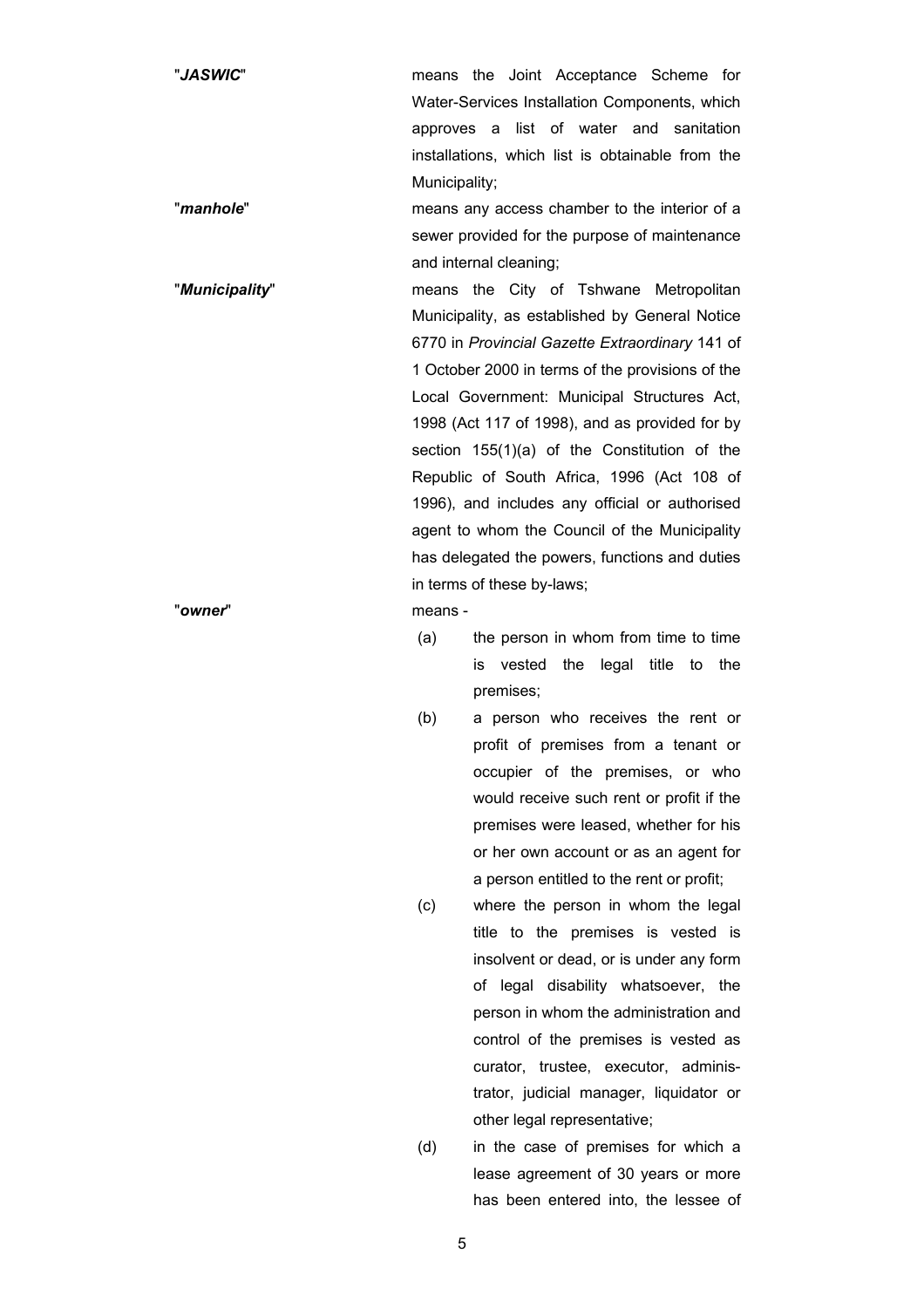the premises; or

- (e) in relation to
	- (i) a piece of land delineated on a sectional plan registered in terms of the Sectional Titles Act, 1986 (Act 95 of 1986), the developer or the body corporate in respect of the common property; or
	- (ii) a section as defined in the Sectional Titles Act, 1986, the person in whose name the section is registered under the sectional title deed, and includes the lawfully appointed agent of such a person;

"*piece of land*" means -

- (a) a piece of land registered in a deeds registry as an erf, stand, lot, plot or other area or as a portion or a subdivision portion of such an erf, stand, lot, plot or area; or
- (b) a defined portion, not intended as a public place, or a piece of land which is held under surface right permit or under mining title, or which, being proclaimed land not held under mining title, is used for residential purposes or for purposes not incidental to mining operations;
- "*plumber*" means a person who has passed a qualifying trade test in plumbing or has been issued with a certificate of proficiency for plumbing in terms of the Manpower Training Act, 1981 (Act 56 of 1981) as amended, or holds such other qualification as may be required under the South African Qualifications Authority Act, 1995 (Act 58 of 1995); "*premises*" means any piece of land, the external surface
	- (a) a general plan or diagram registered in terms of the Land Survey Act, 1997 (Act 8 of 1997), or in terms of the Deeds Registries Act, 1937 (Act 47 of 1937); or

boundaries of which are delineated on -

(b) a sectional plan registered in terms of

6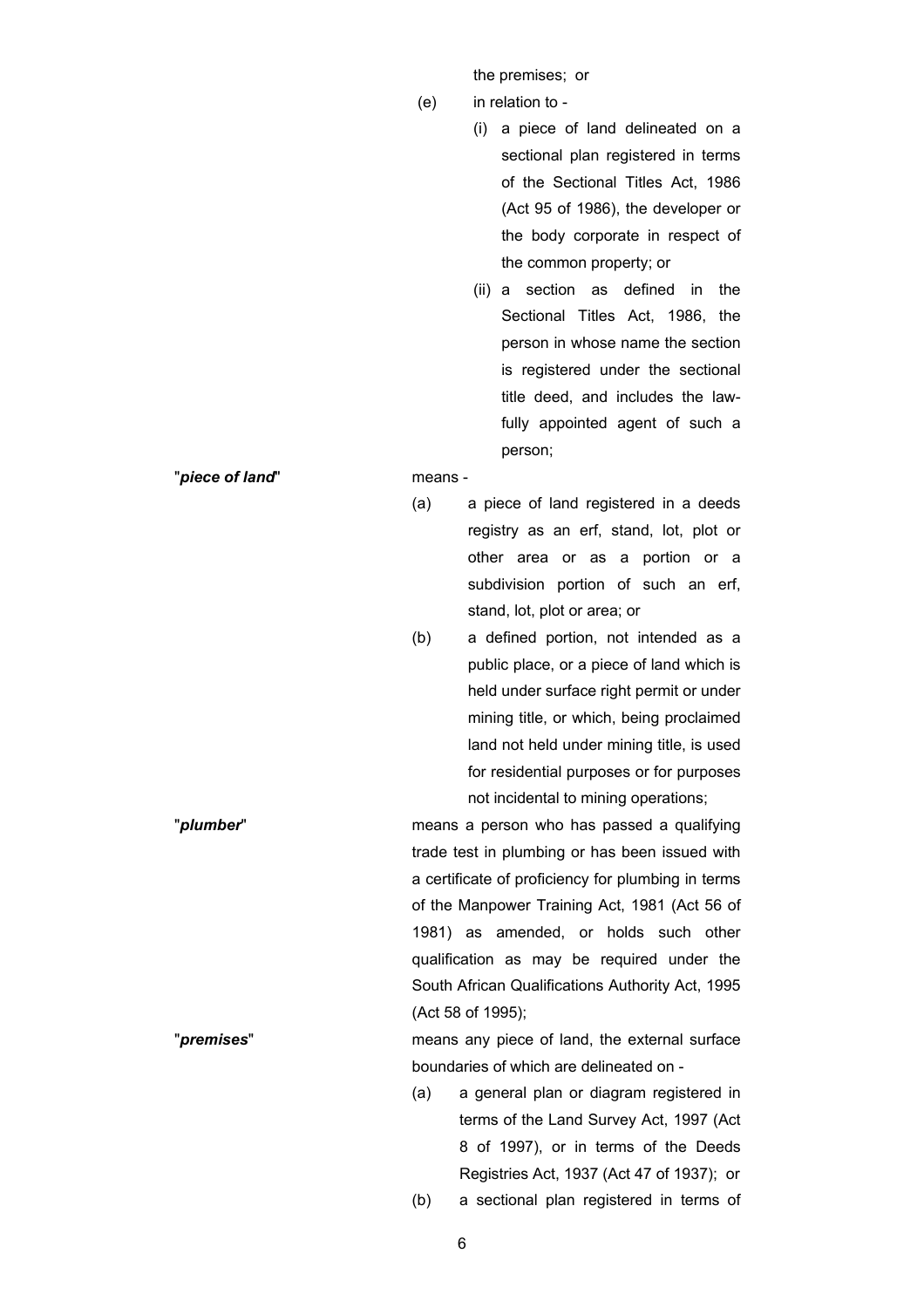the Sectional Titles Act, 1986; or

|                                 | a register held by a tribal authority;<br>(c)                   |  |  |  |  |
|---------------------------------|-----------------------------------------------------------------|--|--|--|--|
| "professional engineer"         | means a person registered in terms of the                       |  |  |  |  |
|                                 | Engineering Profession Act, 2000 (Act 46 of                     |  |  |  |  |
|                                 | 2000), as a professional engineer;                              |  |  |  |  |
| "purified sewerage effluent"    | means the water discharged from a water                         |  |  |  |  |
|                                 | purification works after purification, either into a            |  |  |  |  |
|                                 | water course or for the purposes of re-use.                     |  |  |  |  |
| "sanitary fitting" or "sanitary | means any soil-water fitting and any waste-                     |  |  |  |  |
| appliance"                      | water fitting;                                                  |  |  |  |  |
| "sanitation services"           | has the meaning assigned to it in the Act and                   |  |  |  |  |
|                                 | includes, for purposes of these by-laws, water                  |  |  |  |  |
|                                 |                                                                 |  |  |  |  |
|                                 | for industrial purposes and disposal of industrial<br>effluent; |  |  |  |  |
| "septic tank"                   | means a tank designed to receive sewage and                     |  |  |  |  |
|                                 | to effect the adequate decomposition of organic                 |  |  |  |  |
|                                 | matter in sewage by bacterial action;                           |  |  |  |  |
| "sewage"                        | soil water, waste water,<br>industrial<br>means                 |  |  |  |  |
|                                 | effluent and other liquid waste, whether                        |  |  |  |  |
|                                 | separately or together, but does not include                    |  |  |  |  |
|                                 | stormwater;                                                     |  |  |  |  |
| "sewer"                         | means any pipe with fittings, of which                          |  |  |  |  |
|                                 | ownership is vested in the Municipality, and                    |  |  |  |  |
|                                 | which is designed and used or intended to be                    |  |  |  |  |
|                                 | used for the conveyance of sewage, but does                     |  |  |  |  |
|                                 | not include a drain;                                            |  |  |  |  |
| "sewer connection"              | means that part of a sewer system which is                      |  |  |  |  |
|                                 | vested in the Municipality and which connects a                 |  |  |  |  |
|                                 | drain to a sewer;                                               |  |  |  |  |
| "soil water"                    | means any liquid containing human or animal                     |  |  |  |  |
|                                 | excreta;                                                        |  |  |  |  |
| "soil-water fitting"            | means any fitting used for the reception and                    |  |  |  |  |
|                                 | discharge of soil water;                                        |  |  |  |  |
| "soil-water pipe"               | means any pipe, other than a drain, used for                    |  |  |  |  |
|                                 | the conveyance of soil water with or without                    |  |  |  |  |
|                                 |                                                                 |  |  |  |  |
| "stack"                         | waste water;                                                    |  |  |  |  |
|                                 | means the main vertical component of a                          |  |  |  |  |
|                                 | drainage installation or any part of the                        |  |  |  |  |
|                                 | installation other than a ventilation pipe;                     |  |  |  |  |
| "stormwater"                    | means any liquid resulting from natural                         |  |  |  |  |
|                                 | precipitation or accumulation and includes                      |  |  |  |  |
|                                 | rainwater, spring water and groundwater;                        |  |  |  |  |
| "tariff"                        | means the tariff of charges in respect of the                   |  |  |  |  |

7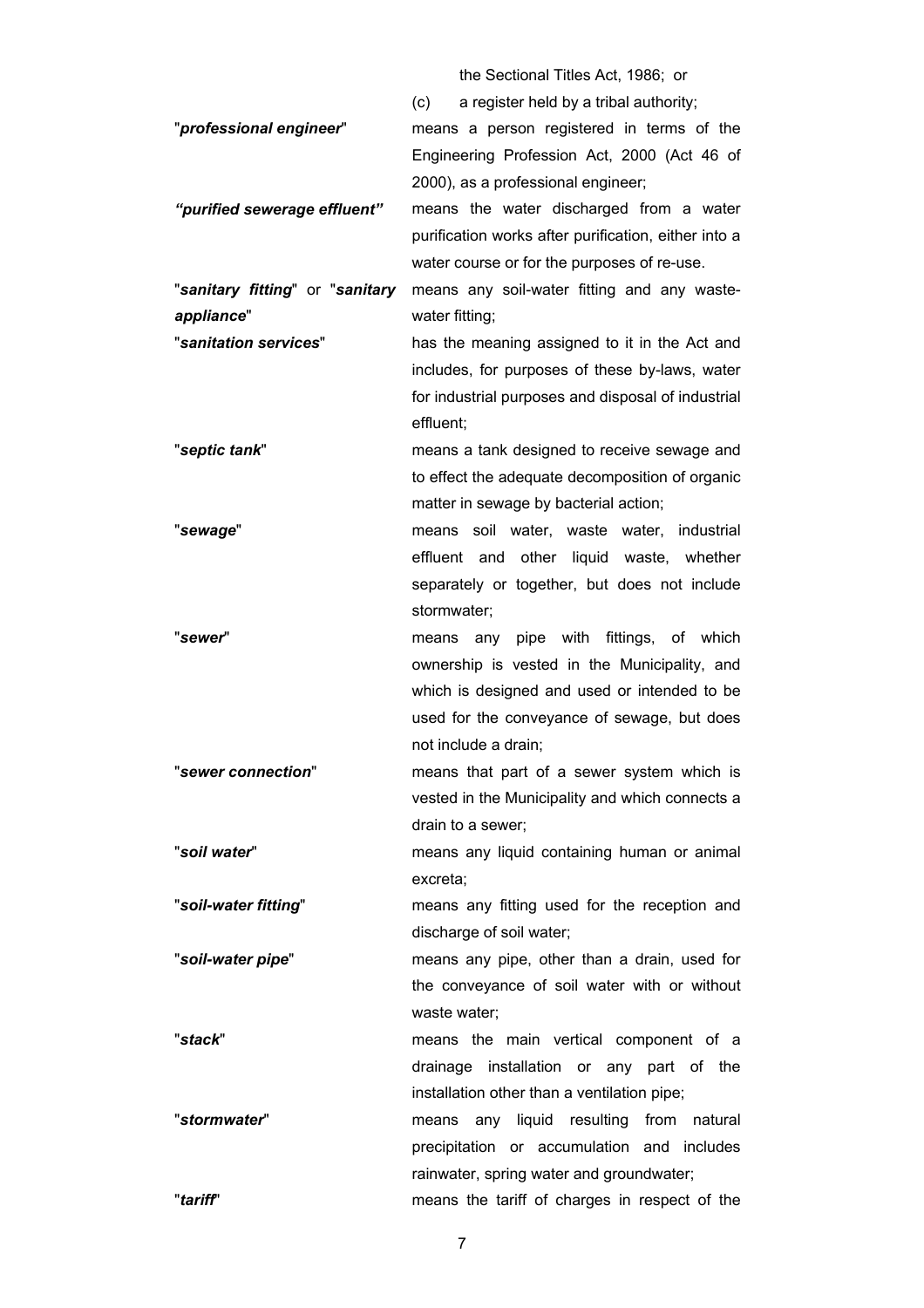<span id="page-7-0"></span>Municipality's sewer services, as determined by the Municipality from time to time in terms of the relevant legislation; "*the Act*" means the Water Services Act, 1997 (Act 108 of 1997), as amended from time to time; "*trap*" means a pipe fitting or portion of a sanitary appliance designed to retain a water seal in position; "*ventilation pipe*" means any pipe or portion of a pipe not conveying any liquid, which pipe or portion of a pipe leads to the open air at its highest point and is used to ventilate a drainage installation in order to prevent the destruction of water seals; "*waste water*" means used water that has not been polluted by soil water or industrial effluent, but does not include stormwater; "*waste-water fitting*" means any fitting used for the reception and discharge of waste water; "*waste-water pipe*" means any pipe, other than a drain, used for the conveyance of waste water only; "*waste-water treatment plant*" means any water works for the purification, treatment and/or disposal of effluent; "*Water Act*" means the National Water Act, 1998 (Act 36 of 1998), as amended from time to time; and "*water seal*" means the water in a trap, which serves as a barrier against the flow of foul air or gas.

#### *Standard of sanitation service*

2. Sanitation services provided by the Municipality will comply with the minimum standards set for the provision of sanitation services in terms of section 9 of the Act.

#### *Scope of by-laws*

- 3. (1) These by-laws apply to every sewer installation and drainage installation, and in particular to the operation and maintenance of such an installation in any new building or existing building, with or without any alterations or additions to an existing sewer installation or drainage installation, whether or not required by the Municipality.
	- (2) Any sewer installation and drainage installation may at any time after its completion and commissioning be subjected to such inspection, approval, tests and control as the Municipality may deem fit or require.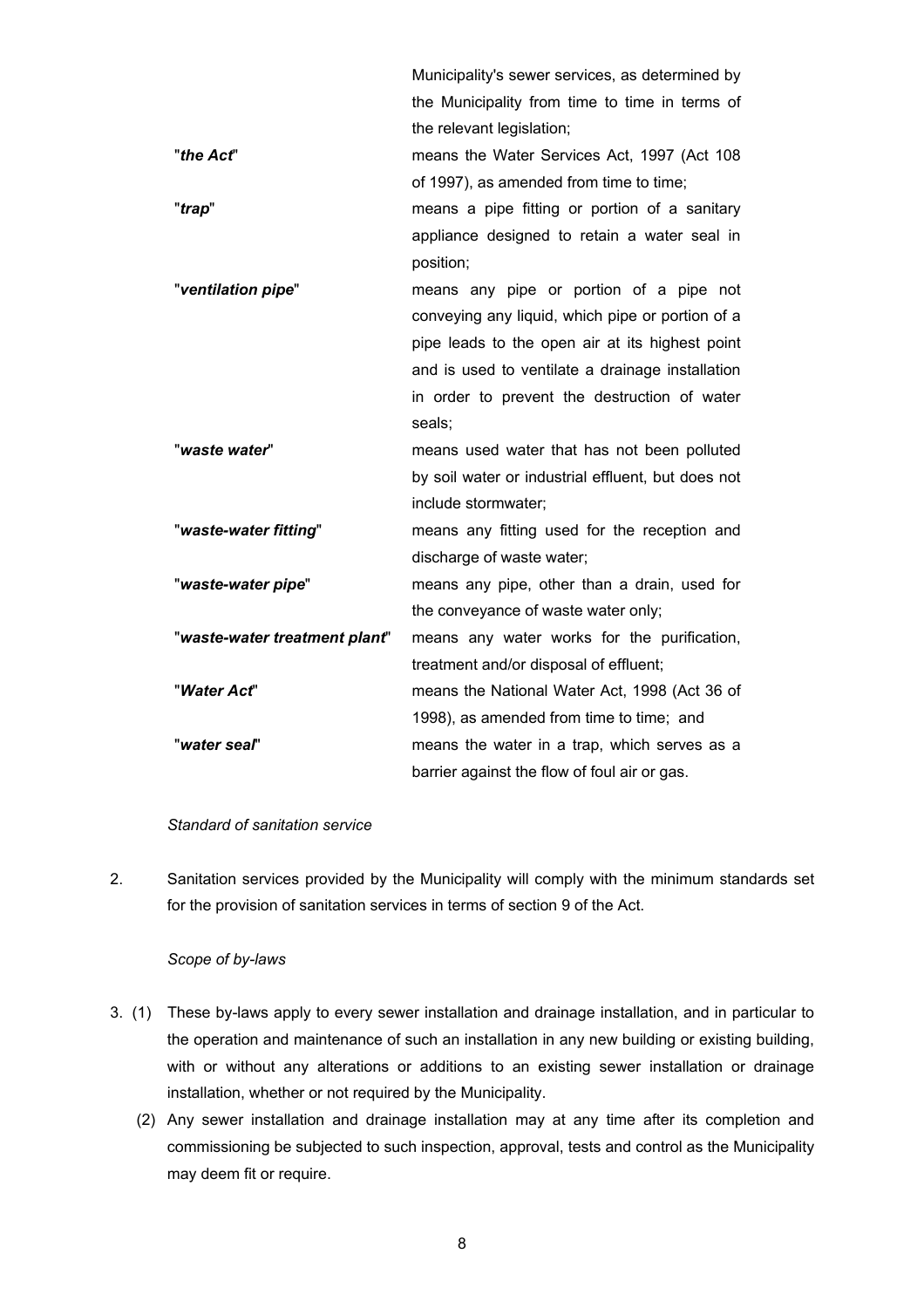#### *Notices*

- <span id="page-8-0"></span>4. (1) Every notice, order or other document issued or served by the Municipality in terms of these by-laws is valid if signed by an official of the Municipality who is duly authorised to do so.
	- (2) Any notice, order or other document issued or served in terms of these by-laws on any person shall be served in the following manner:
		- (a) The notice, order or other document, or a true copy of the notice, order or document, shall be delivered personally to the person to whom it is addressed or shall be delivered at his or her last-known residence or place of business; or
		- (b) the notice, order or other document, or a true copy of the notice, order or document, shall be posted to the person to whom it is addressed at his or her last-known residence or place of business, in which case it will be deemed to have been served five days after it was posted.
	- (3) In every notice, order or other document issued or served in terms of these by-laws, the premises to which the notice, order or document relates will be specified, but the person for whom it is intended may be referred to as "the owner" or "the occupier" if his or her name is not known.

## *Application for water services*

- 5. (1) No person is entitled to access to water services unless
	- (a) an application has been made to the Municipality on the form prescribed in terms of the Municipality's by-laws relating to credit control and debt collection; and
	- (b) the application has been approved by the Municipality.
	- (2) Sanitation services rendered by the Municipality are subject to these by-laws and the conditions contained in the relevant agreement.

# **TYPES OF SANITATION SERVICES**

# **On-site sanitation services and associated services**

#### *Application*

- 6. (1) If an agreement for on-site sanitation services and associated services in accordance with subsection 6(2) exists and no municipal infrastructure in connection with the services exists for premises, the owner must immediately, with the approval of the Municipality and at his or her cost, install appropriate on-site sanitation services in accordance with the specifications of the Municipality.
	- (2) The Municipality may specify the type of on-site sanitation services to be installed. *Septic tanks and treatment plants*
- 7. (1) No person may construct, install, maintain or operate a septic tank or other plant for the treatment, disposal or storage of sewage without the prior written consent of the Municipality. Such consent is granted without prejudice to any of the provisions of these by-laws or any other relevant laws or by-laws.
	- (2) The removal and handling of any sewage sludge must be in accordance with the relevant health laws and by-laws.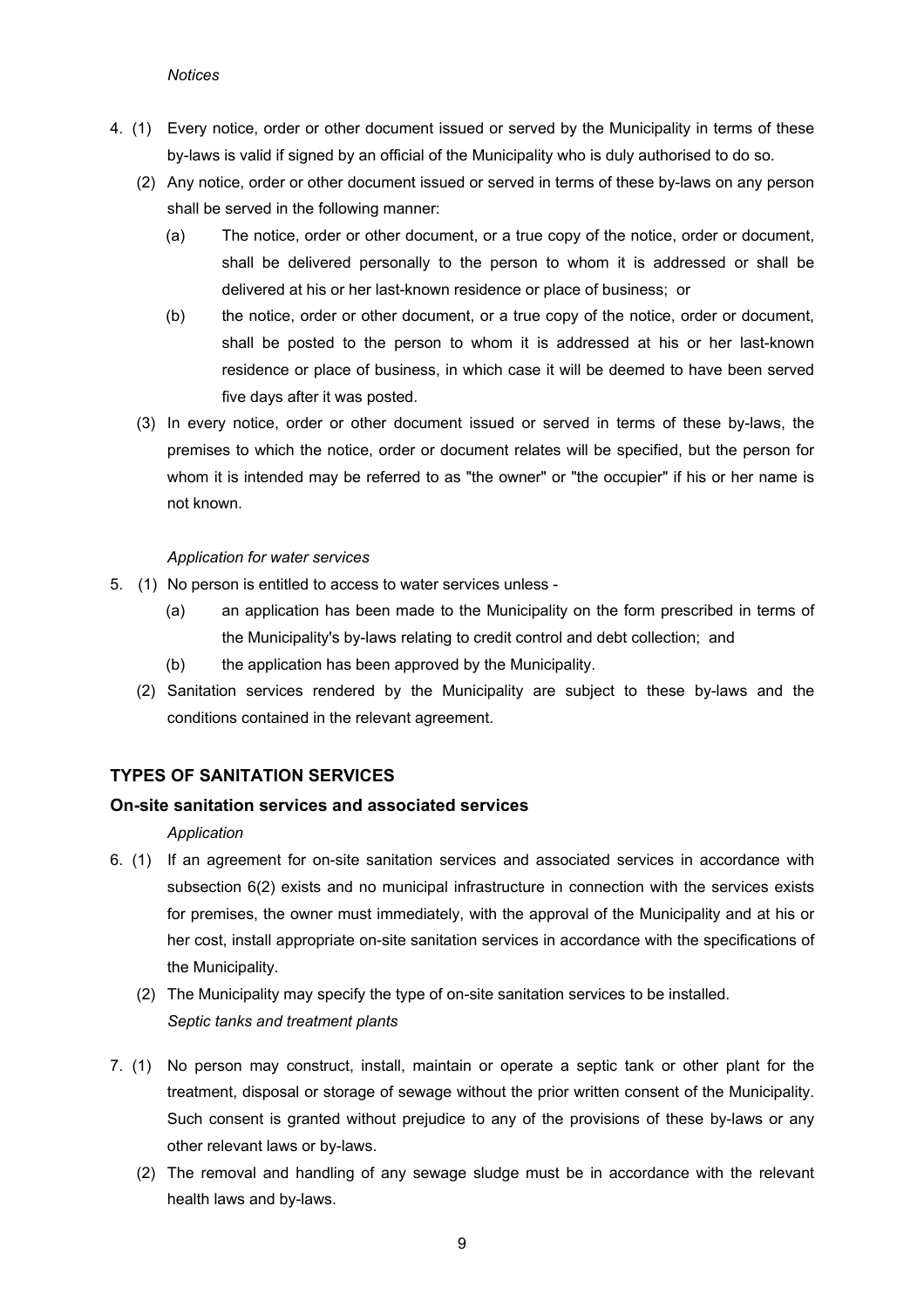#### *French drains*

<span id="page-9-0"></span>8. The Municipality may, at its discretion and on such conditions as it may prescribe, having regard to the quantity and nature of the effluent and the nature and permeability of the soil, permit the disposal of waste water or other effluent by means of French drains, soakage pits or other approved works.

#### *Ventilated improved pit latrines*

9. The Municipality may, at its discretion and on such conditions as it may prescribe, having regard to the nature and permeability of the soil, the depth of the water table, the size of and access to the site and the availability of a piped water supply, permit the disposal of human excrement by means of a ventilated improved pit latrine constructed and maintained in accordance with the specifications of the Municipality and located in a position indicated by the Municipality.

#### *Conservancy tanks*

- 10. (1) The Engineer may, at his/her discretion, permit the owner of premises to construct a conservancy tank and ancillary appliances for the retention of soil water or such other sewage or effluent as the Engineer may decide, and the tank and appliances must be of such capacity and be located at such level as the Engineer may prescribe.
	- (2) No rainwater or stormwater and no effluent other than that which the Municipality has permitted in terms of subsection (1) may be discharged into a conservancy tank.
	- (3) The Municipality may, at its discretion, having regard to the position of a conservancy tank or to the point of connection for a removal vehicle, make it a condition for the emptying of the tank that the owner or user of the tank indemnifies the Municipality in writing against any sum which the municipality may become liable to pay to any person as a direct or indirect result of the rendering of the service in respect of the tank.
	- (4) The Municipality is entitled to empty or to draw off part of the contents of a conservancy tank at any reasonable time on any day of the week and in such manner as it may decide, having regard to the general requirements of the service in respect of the tank and in particular to the necessity for avoiding separate or unnecessary journeys by the Municipality's removal vehicle or anyone else's removal vehicle.
	- (5) Where the Municipality's removal vehicle or anyone else's removal vehicle has to traverse private premises for the emptying of a conservancy tank, the owner of the premises on which the conservancy tank is installed must -
		- (a) provide a roadway for such purpose of a width of at least 3,5 m, so hardened as to be capable of withstanding a wheel load of 4 metric tons in all weather; and
		- (b) ensure that no gateway through which the vehicle is required to pass to reach the tank is less than 3,5 m wide.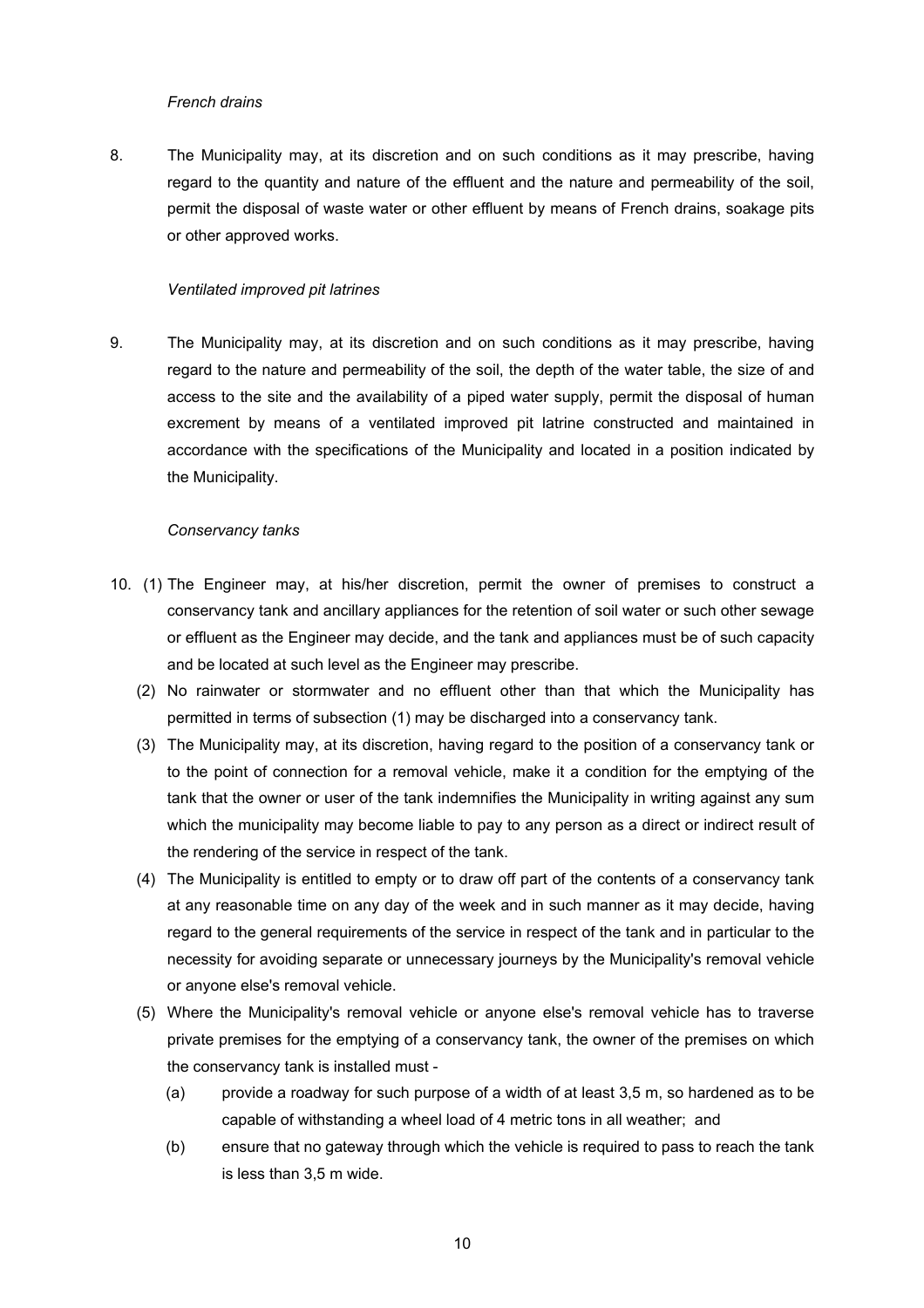<span id="page-10-0"></span>(6) The owner or occupier of premises on which a conservancy tank is installed must at all times maintain the tank in good working order and condition to the satisfaction of the Engineer.

# **Sewage delivered by road haulage**

*Acceptance of sewage delivered by road haulage* 

11. The Engineer may, at his or her discretion and subject to the conditions that he or she may specify, accept sewage for disposal which is delivered by road haulage to a waste-water treatment plant of the Municipality or another site approved by the Engineer.

## *Written permission for delivery of sewage by road haulage*

- 12. (1) No person may discharge into a waste-water treatment plant of the Municipality or another approved site sewage delivered by road haulage, except with the written permission of the Engineer and subject to the period and the conditions that may be imposed in the written permission.
	- (2) The charges for any sewage delivered for disposal to the Municipality's wastewater treatment plants or to approved sites shall be assessed by the Municipality in accordance with the prescribed tariffs.

## *Conditions for delivery of sewage by road haulage*

- 13. When sewage is delivered by road haulage to a waste-water treatment plant of the Municipality or to an approved site for disposal -
	- (a) the time and place of delivery must be arranged with the Engineer; and
	- (b) the nature and composition of the sewage must be established to the satisfaction of the Engineer prior to the discharge of the sewage, and no person may deliver sewage that does not comply with the standards laid down in terms of these by-laws.

#### *Withdrawal of permission for delivery of sewage by road haulage*

- 14. The Engineer may withdraw any permission contemplated in section 12(1) after giving the person to whom permission is granted at least 14 days' written notice of the Municipality's intention to withdraw the permission if that person -
	- (a) fails to ensure that the sewage delivered conforms to the standards prescribed in Appendix A to these by-laws or in the written permission; or
	- (b) fails or refuses to comply with any notice lawfully served on him or her in terms of these by-laws, contravenes any provisions of these by-laws, or fails or refuses to comply with any condition imposed on him or her in any permission granted to him or her.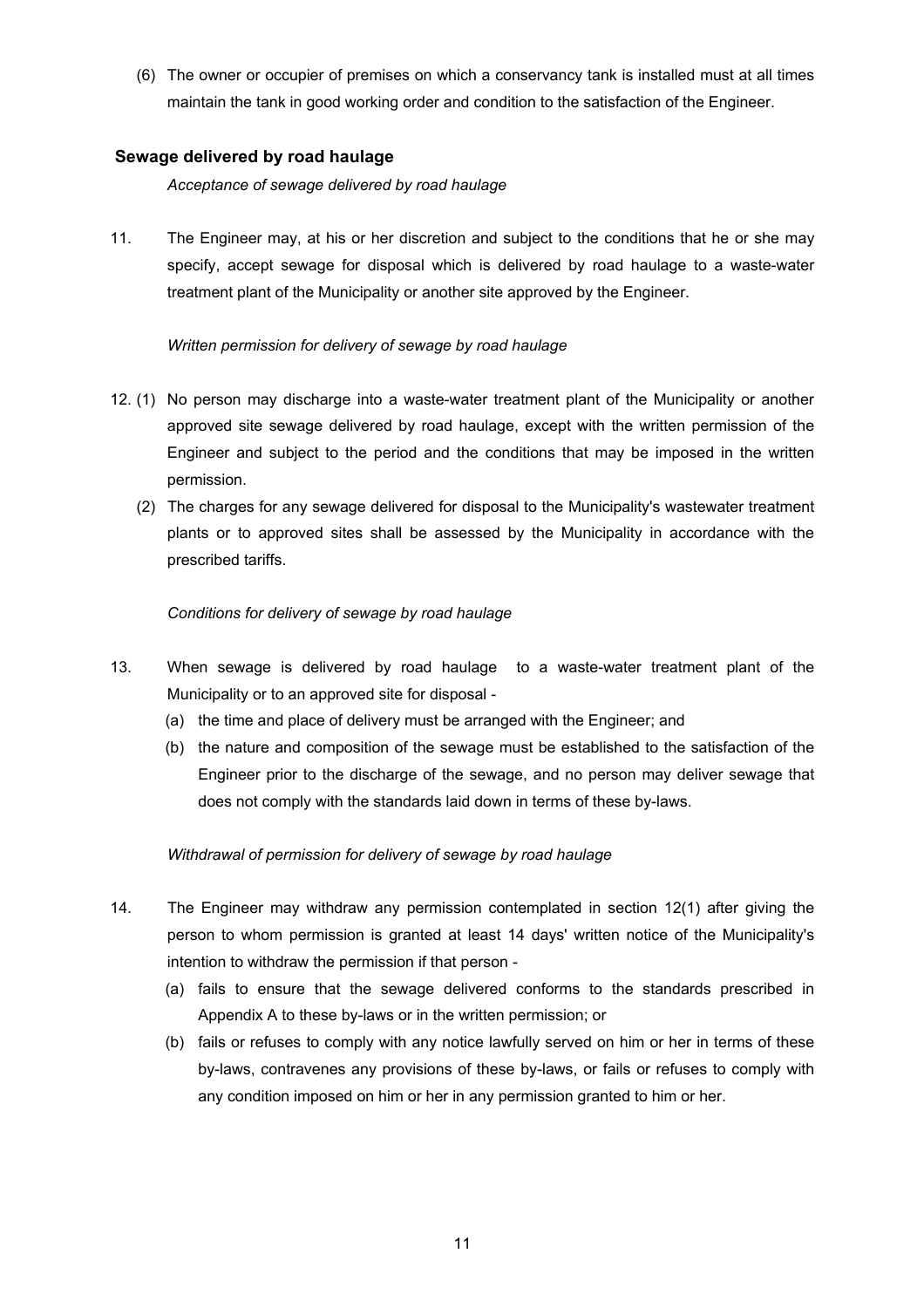#### <span id="page-11-0"></span>**Connection to municipal sewer system**

*Connection to sewer* 

- 15. (1) No part of any drainage installation may extend beyond the boundary of the piece of land on which the building or part of the building served by the drainage installation is erected, provided that, where the Municipality considers it necessary or expedient to do so, the Municipality may permit the owner to lay a drain, at the owner's own expense, through an adjoining piece of land on submission of proof of registration of the appropriate servitude or of a notarial deed of joint drainage, as the Municipality may require.
	- (2) As soon as the Municipality has provided a sewer connection, the owner must connect the drain to the sewer at his or her own expense.
	- (3) Any alternative or additional sewer connection required by the owner is subject to the approval of the Engineer and must be effected at the owner's expense in accordance with the standards and specifications of the Engineer.
	- (4) Except as may be otherwise authorised by the Municipality in writing, no person other than a plumber or an official duly authorised by the Engineer to do so may install a sewer connection to a sewer. Any such sewer connection must be installed in accordance with the specifications of the Engineer.
	- (5) No person may permit any substance whatsoever, other than clean water for testing purposes, to enter a drainage installation before the drainage installation has been connected to the sewer.
	- (6) The Engineer may authorise and approve, at his or her sole discretion, the conveyance of sewage from two premises or more by means of a common drain to the sewer connection.
	- (7) After the completion of every drainage installation and after the completion of any alteration to a drainage installation, the plumber responsible for the execution of the work must submit to the building inspection section of the Municipality a certificate certifying that the work was completed to the standards set out in the building regulations, these by-laws and any other relevant law or by-laws.

#### *Disconnection of drainage installations and conservancy or septic tanks*

- 16. (1) If an existing on-site sanitation system is no longer required for the storage or treatment of sewage, or if permission for the storage or treatment is withdrawn, the owner must cause the system to be disconnected and to be either completely removed or completely filled with earth or other suitable material, provided that the Engineer may require a tank to be otherwise dealt with or may permit the tank to be used for some other purpose, subject to the conditions the Engineer may consider necessary, regard being had to all the circumstances of the case.
	- (2) After all the requirements of the building regulations in regard to disconnection have been complied with and, at the request of the owner, the Engineer shall issue a certificate to the effect that -
		- (a) the disconnection has been completed in terms of the building regulations; and
		- (b) any charges levied in respect of the disconnected portion of the drainage installation will cease to be levied with effect from the first day of the month following the issue of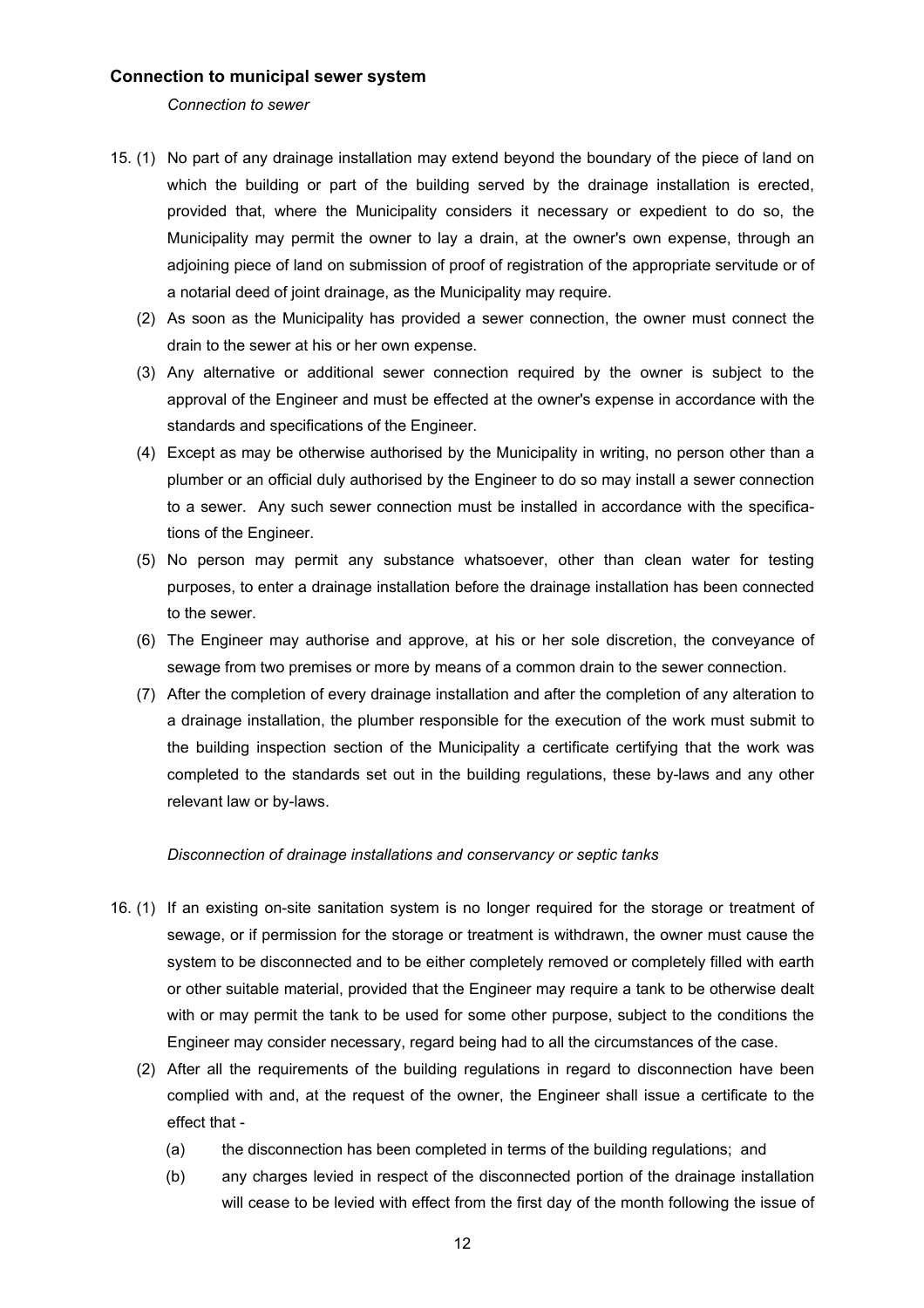the certificate, provided that until the certificate is issued by the Engineer any such charges shall continue to be levied.

- <span id="page-12-0"></span>(3) When a drainage installation is disconnected from a sewer, the Engineer shall seal the opening made and shall recover from the owner the cost of the work in terms of section 42.
- (4) Any person who without the permission of the Municipality breaks or removes or causes or permits the breakage or removal of a seal installed in terms of subsection (3) is guilty of an offence under these by-laws.
- (5) Where a drainage system is connected to or disconnected from the sewer system during the month, the charge, excluding the fixed charge of every erf, stand, premises or other area, which has or has no improvements or which can be connected to a sewer in the opinion of the Municipality, shall be calculated as if the connection had been made on the first day of the month following the month in which the connection or disconnection was effected.

#### *Materials to be used in sanitation to be authorised*

- 17. (1) No person may, without the prior written authority of the Municipality, install or use a pipe or fitting in a drainage or sewer installation within the Municipality's area of jurisdiction, unless the pipe or fitting is included in the schedule of approved sanitation pipes and fittings that is compiled by the Municipality.
	- (2) Application for the inclusion of a pipe or fitting in the schedule referred to in subsection (1) must be made on the form prescribed by the Municipality.
	- (3) A pipe or fitting may be included in the schedule referred to in subsection (1) if
		- (a) the pipe or fitting bears the standardisation mark of the SABS in respect of the relevant SABS specification issued by the SABS; or
		- (b) the pipe or fitting bears a certification mark issued by the SABS to certify that the pipe or fitting complies with an SABS mark specification or a provisional specification issued by the SABS, provided that no certification marks are issued for a period exceeding two years; or
		- (c) the pipe or fitting has been issued with a JASWIC acceptance certificate.
	- (4) The Municipality may, in respect of any pipe or fitting included in the schedule referred to in subsection (1), impose such additional conditions as it may deem necessary in respect of the use or method of installation of the pipe or fitting.
	- (5) A pipe or fitting shall be removed from the schedule referred to in subsection (1) if
		- (a) the pipe or fitting no longer complies with the criteria upon which its inclusion in the schedule was based; or
		- (b) the pipe or fitting is no longer suitable for the purpose for which its use was accepted for inclusion in the schedule.
	- (6) A current schedule as referred to in subsection (1) shall be available for inspection at the office of the Municipality at any time during the Municipality's working hours.
	- (7) The Municipality may sell copies of the schedule referred to in subsection (1) at the prescribed charge.

#### *Drainage work that does not satisfy the requirements*

18. (1) Where a drainage installation that has been constructed or drainage work that has been carried out fails to comply in any respect with any of the provisions of the building regulations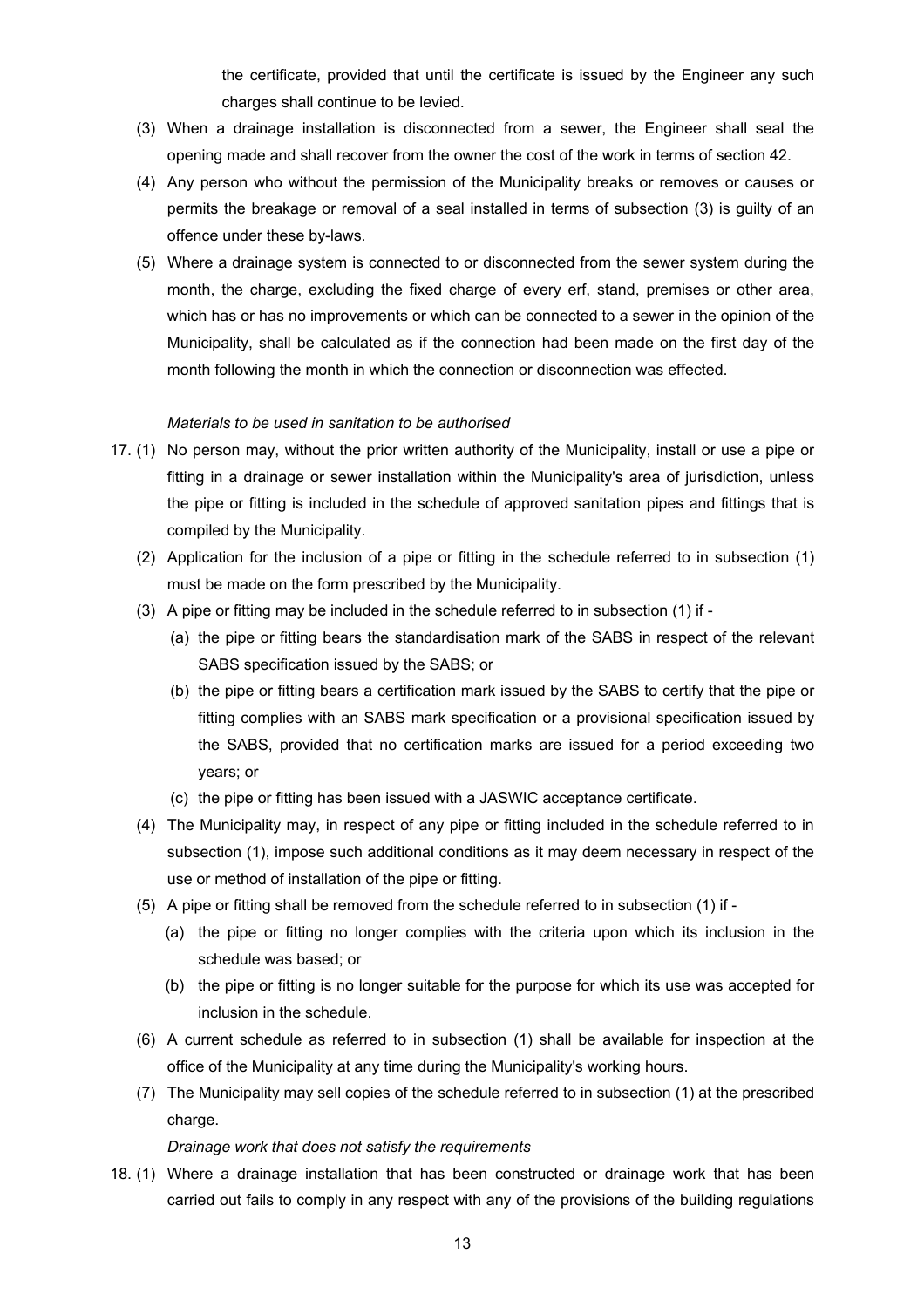<span id="page-13-0"></span>or these by-laws, the owner must, notwithstanding the fact that he or she may have received approval for the plans for the installation or work in terms of the building regulations or previous by-laws, carry out, on receiving written notice from the Municipality, the repairs, replacements, alterations or maintenance work in respect of the installation or work within the period specified in the notice.

- (2) When, in the opinion of the Municipality, a nuisance exists owing to the emission of gas from a trap or sanitary fitting or any other part of a drainage installation, the Municipality may require the owner, at his or her expense, to take such action as may be necessary to prevent the recurrence of the nuisance.
- (3) Where any sewage, after being discharged into a drainage installation, enters or overflows a soil-water fitting or wastewater fitting connected to the drainage installation or leaks out somewhere from the drainage installation, whether by reason of surcharge, back pressure or any other circumstance, the Municipality may, by notice in writing, require the owner to carry out within the period specified in the notice the work necessary to abate and to prevent any recurrence of the entry, overflow or leakage of sewage.
- (4) Instead of serving the notice contemplated in subsection (1) or (3), or where such a notice has not been complied with within the period prescribed in the notice, the Municipality may, without prejudice to its right to also prosecute the person or body to whom the notice was directed because of an infringement of the building regulations or these by-laws -
	- (a) proceed itself to carry out such alterations, removals or other work as it may deem necessary for compliance with the provisions of the building regulations or these by-laws; and
	- (b) recover, in terms of section 42, the cost of the alterations, removals or other work from the owner by the ordinary process of law.

#### *Prohibited construction and work*

- 19. (1) Any person who, without the prior consent in writing of the Municipality
	- (a) erects or causes to be erected any building or other structure over a sewer or pipe vested in the Municipality or constructed under the authority of the Engineer;
	- (b) excavates, opens up or removes or causes to be excavated, opened up, or removed the ground under or near to such a sewer or pipe;
	- (c) makes or causes to be made any opening into such a sewer or pipe for the purpose of discharging sewage into the sewer or pipe or for another purpose; or
	- (d) damages or destroys or causes to be damaged or destroyed such a sewer or pipe or any works or things in connection with the sewer or pipe,
	- is quilty of an offence.
	- (2) Where an offence in terms of subsection (1) has been committed, the Municipality may alter, demolish or otherwise deal with the building or structure that has been erected, fill in and make good any damage caused, or close any opening in the sewer or pipe, as the Municipality may think fit, and the expenses incurred shall, together with a fine, be recovered from the offender in a competent court.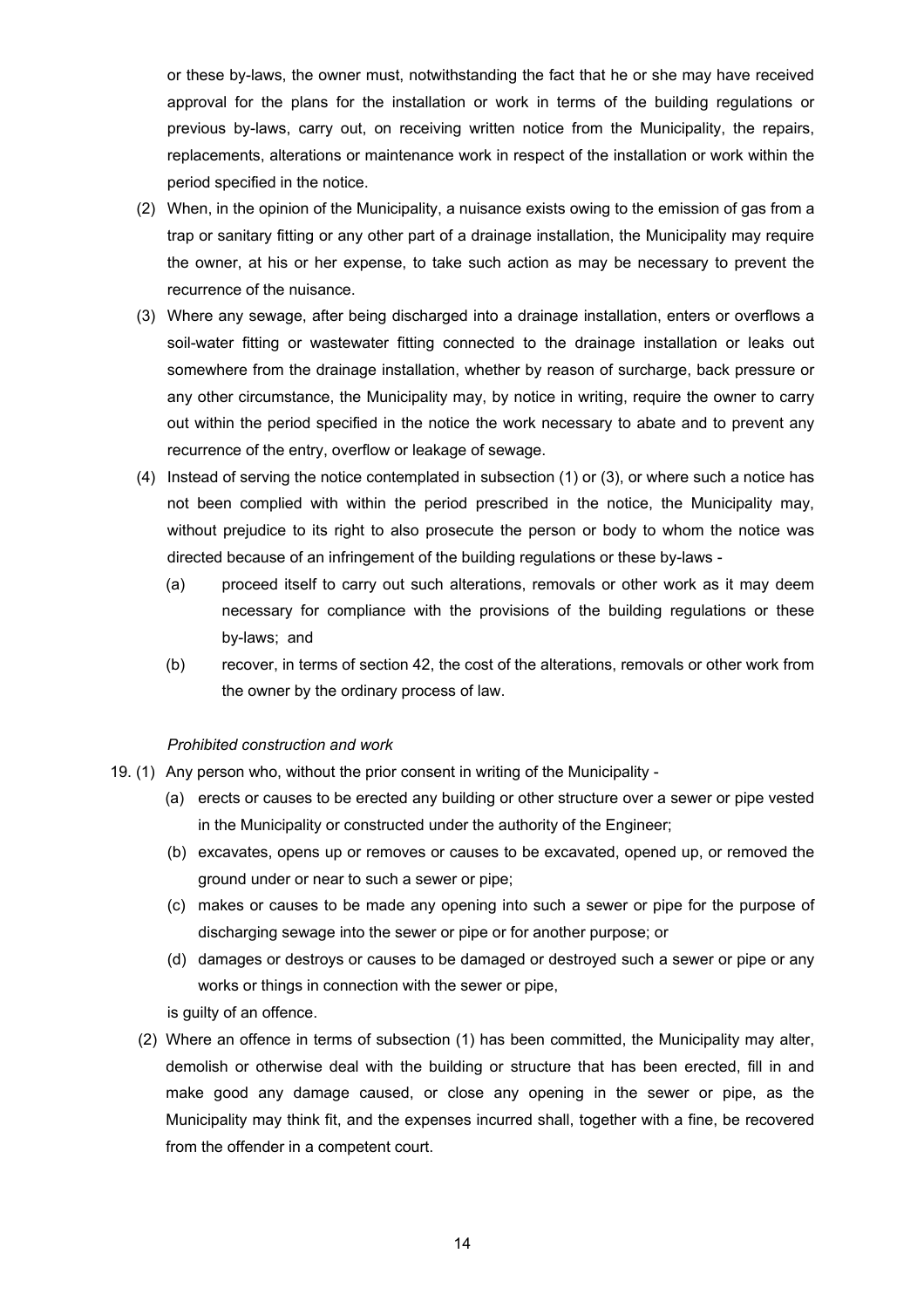*Maintenance*

- <span id="page-14-0"></span>20. Where any part of a drainage installation is used by two owners or more or two occupiers or more, they are jointly and severally liable in terms of this section for the maintenance and repair of the drainage installation.
- 21. The owner of the premises must ensure that all sewer manholes on the premises are permanently visible and accessible.

#### *Sewer blockages*

- 22. (1) No person may cause or permit such an accumulation of grease, oil, fat, solid matter or any other substance in any trap, tank or fitting as to cause the blockage or ineffective operation of the trap, tank or fitting.
	- (2) When the owner or occupier of premises has reason to believe that a blockage has occurred in any drainage installation on the premises, he or she must take immediate steps to have the blockage cleared or removed.
	- (3) When the owner or occupier of premises has reason to believe that a blockage has occurred in the sewer system, he or she must immediately inform the Municipality of the blockage.
	- (4) The Engineer is entitled at his or her discretion to clear or remove, whether or not at the request of the owner of the premises, a blockage from a drainage installation and to recover the cost of the clearing or removal from the owner in accordance with section 42.
	- (5) Should the clearing or removal by the Municipality of any blockage in a sewer or drainage installation necessitate the removal or the disturbance of any paving, lawn or other artificial surfacing on any premises, the Municipality is not liable for the reinstatement of the paving, lawn or other artificial surfacing.
	- (6) The owner of any premises is responsible for ensuring that all cleaning eyes and manholes on the premises are at all times visible.
	- (7) Should any drainage installation on any premises overflow as a result of an obstruction in the sewer, and should the Engineer be reasonably satisfied that the obstruction was caused by objects emanating from the drainage installation, the owner of the premises served by the drainage installation is liable for the cost of clearing or removing the blockage, and the Municipality may recover the cost from the owner in accordance with section 42.
	- (8) Where a blockage has been cleared or removed from a drain or portion of a drain that serves two pieces of land or more, the charge for the clearing or removal of the blockage is recoverable in equal proportions from each of the owners of the pieces of land, provided that the owners are jointly and severally liable for the whole charge.

#### *Interference with or damage to sewers, waste-water treatment plants, etc*

23. Any damage caused to the Municipality's sewers or any part of its sewers or to the Municipality's waste-water treatment plants through, or in consequence of, non-compliance with or contravention of any provision of the building regulations or these by-laws shall be rectified or repaired by the Municipality at the expense of the person responsible for the noncompliance or contravention or for causing or permitting the non-compliance or contravention, and the cost of rectifying or repairing the damage shall be determined by the Engineer.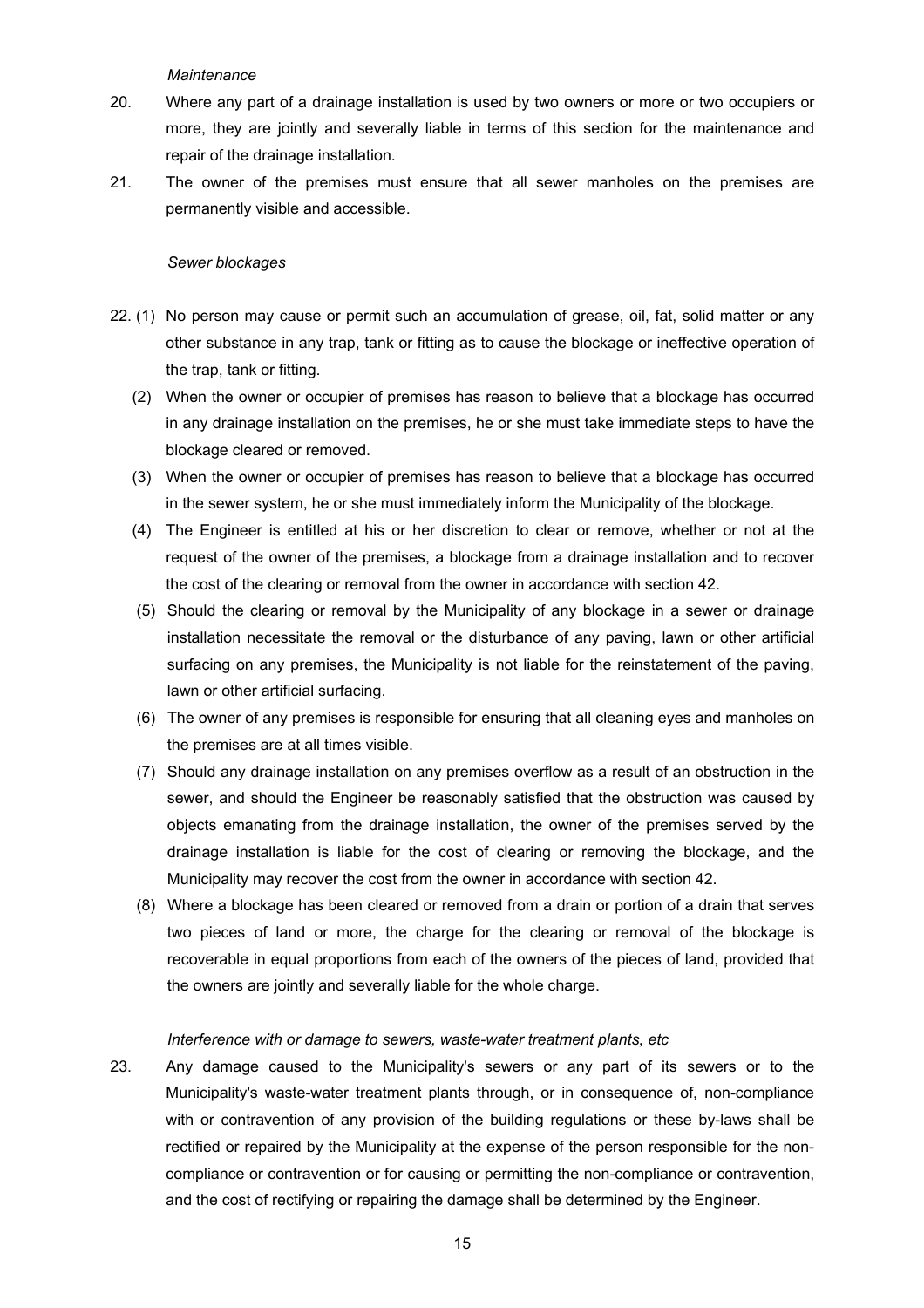- <span id="page-15-0"></span>24. (1) An officer authorised by the Municipality has the right to enter upon any premises at any reasonable time in order to take samples of or test sewage or industrial effluent or to carry out any inspection or work in connection with a drainage installation that the Municipality may deem necessary.
	- (2) In respect of an officer entering on premises for the purposes of subsection (1), the owner or occupier of the premises is guilty of an offence under these by-laws if he or she -
		- (a) denies the officer entry to the premises or causes or permits any other person to deny the officer entry;
		- (b) obstructs the officer in the performance of the officer's duties or causes or permits the officer to be so obstructed;
		- (c) withholds information that is required by the officer to carry out the officer's duties or causes or permits any other person to withhold such information; or
		- (d) knowingly gives the officer false information or causes or permits any other person to give the officer such information.

#### *Mechanical food-waste or other disposal units*

- 25. (1) No person may incorporate into a drainage installation a mechanical food-waste or other disposal unit or garbage grinder that has a power capacity in excess of 1 kW, except with the written permission of the Engineer and subject to the conditions that may be imposed in the written permission.
	- (2) The Engineer may require the owner or occupier of any premises on which a food-waste or other disposal unit or a garbage grinder has been installed, or the owner of such a unit or grinder, to remove, repair or replace the unit or grinder if, in the opinion of the Engineer, the unit or grinder is functioning inefficiently or is impairing the functioning of the Municipality's sewer system.
	- (3) The owner or occupier referred to in subsection (2) must, upon removal of a unit or grinder, notify the Municipality within 14 days of the removal.
	- (4) The charges as prescribed in the applicable tariff must be paid in respect of the discharge of a food-waste or other disposal unit or garbage grinder referred to in subsection (1).

#### *Grease traps*

- 26. A grease trap of the approved type, size and capacity must be provided instead of a gully to take the discharge of waste water from every sink or other fitting in -
	- (a) a building in respect of which the waste water is disposed of in French drains or other similar works; and
	- (b) any place where, in the opinion of the Municipality, the discharge of grease, oil and fat is likely to cause an obstruction in the flow in the sewers or drains or to cause an interference with the proper operation of a waste-water treatment plant.

#### *Industrial grease traps*

27. (1) Industrial effluent that contains or, in the opinion of the Municipality, is likely to contain grease, oil, fat or inorganic solid matter in suspension must, before the effluent is allowed to enter any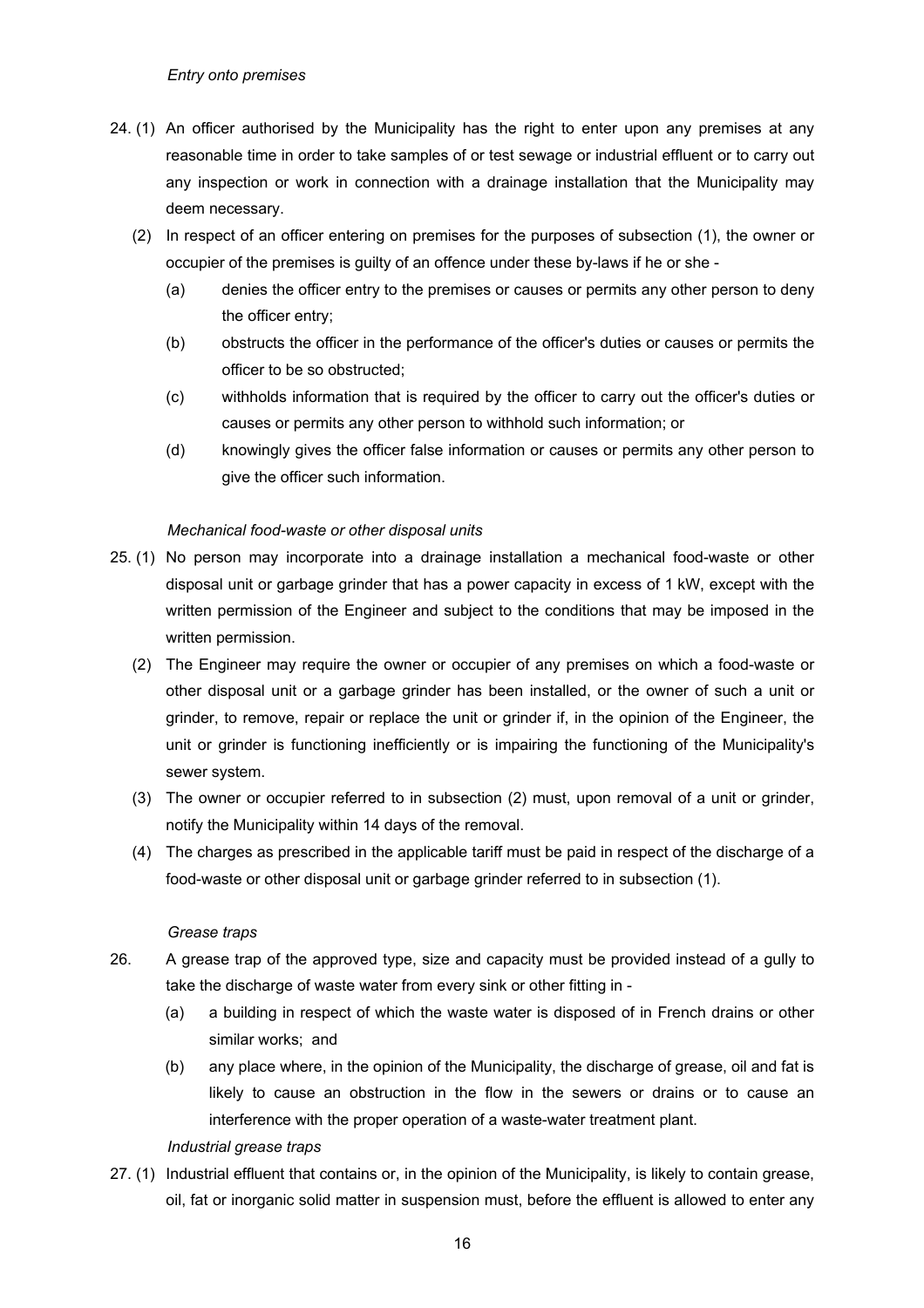<span id="page-16-0"></span>sewer, be passed through one or more tanks or chambers of an approved type, size and capacity designed to intercept and retain the grease, oil, fat or solid matter.

- (2) Oil, grease or any other substance that is contained in any industrial effluent or other liquid and that gives off an inflammable or noxious vapour at a temperature of or exceeding 20 °C must be intercepted and retained in a tank or chamber so as to prevent entry of the oil, grease or substance into the sewer.
- (3) A tank or chamber referred to in subsection (1) must comply with the following requirements:
	- (a) The tank or chamber must be
		- (i) of adequate capacity;
		- (ii) constructed of hard, durable materials; and
		- (iii) watertight when completed.
	- (b) The water seal of the discharge pipe of the tank or chamber must be not less than 300 mm in depth.
	- (c) The tank or chamber must be provided with such a number of manhole covers as may be adequate for the effective removal of grease, oil, fat and solid matter.
- (4) A tank or chamber referred to in subsection (1) must be cleaned regularly to remove grease, oil, fat and solid matter, and the person discharging effluent into the tank or chamber must maintain a register in which the following must be recorded and appear:
	- (a) The dates on which the tank or chamber was cleaned;
	- (b) the name of the company employed to clean the tank or chamber; and
	- (c) a certificate from the cleaning company certifying that the tank or chamber has been cleaned and stating the manner in which the contents of the tank or chamber were disposed of.

#### *Mechanical appliances for lifting sewage*

- 28. (1) Every person must, before installing any mechanical appliance for the raising or transfer of sewage in terms of the building regulations, apply in writing to the Engineer for permission to install the appliance, and application must be made on the form included in the Municipality's specifications for the design of pump stations.
	- (2) The form prescribed in subsection (1) must be completed by a professional engineer who is fully conversant with the mechanical details of the appliance, and the undertaking annexed to the form must be signed by the owner of the premises.
	- (3) The application form referred to in subsection (1) must be accompanied by drawings prepared in accordance with the relevant provisions of the building regulations, and the drawings must show -
		- (a) details of the compartment containing the appliance, the sewage storage tank, the stilling chamber and the position of the appliance, tank and chamber; and
		- (b) the position of the drains, ventilation pipes, rising main and the sewer connection.
	- (4) Notwithstanding any permission given in terms of subsection (1), the Municipality is not liable for any injury or damage to life or property caused by the use or malfunctioning of an appliance or by any other condition arising from the installation or operation of the appliance, which appliance must be designed by a professional engineer who remains liable.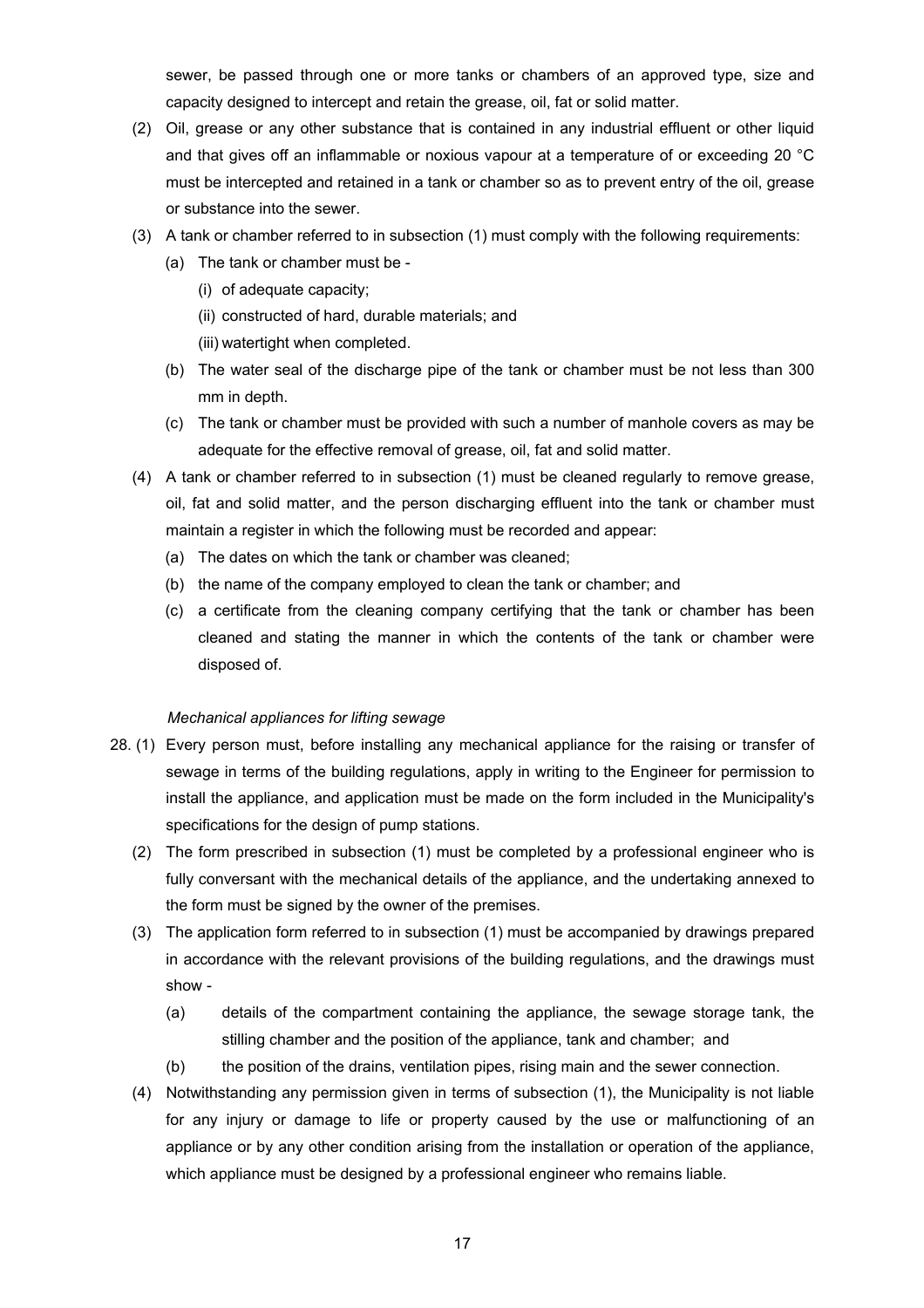- <span id="page-17-0"></span>(5) Every mechanical appliance installed for the raising or transfer of sewage must be specifically designed for that purpose and must be fitted with a discharge pipe, sluice valves and nonreturn valves located in approved positions.
- (6) Unless otherwise permitted by the Engineer, two mechanical appliances for the raising or transfer of sewage must be installed, and each appliance must be controlled so that one will begin to function automatically and immediately in the event of the failure of the other.
- (7) Every mechanical appliance forming part of a drainage installation must be located and operated in such a manner as not to cause any nuisance through noise or smell or otherwise, and every compartment containing such an appliance must be ventilated effectively.
- (8) The maximum discharge rate from any mechanical appliance and the times between which the discharge may take place must be as prescribed by the Engineer who may, at any time, require the owner of the premises to install such fittings and regulating devices as may be necessary to ensure that the prescribed maximum discharge rate is not exceeded.
- (9) (a) Except where sewage storage space is incorporated as an integral part of a mechanical appliance, a sewage storage tank must be provided in conjunction with the appliance.
	- (b) Every sewage storage tank required in terms of paragraph (a) must meet the following requirements:
		- (i) The sewage storage tank must be constructed of hard, durable materials and must be watertight, and the internal surfaces of the walls and floor of the tank must be rendered smooth and impermeable.
		- (ii) The sewage storage tank's storage capacity below the level of the inlet must be equal to the quantity of sewage that can be discharged into the tank within a period of 24 hours or 900 litres, whichever is the greater quantity.
		- (iii) The sewage storage tank must be designed so that the maximum proportion of its sewage content is emptied during each discharge cycle of the mechanical appliance.
- (10) If a mechanical appliance consists of a pump, the starting mechanism must be set for pumping to commence when the volume of sewage contained in the storage tank is equal to not more than one fifth of the tank's storage capacity.
- (11) When required by the Engineer, a stilling chamber must be installed between the outlet of the mechanical appliance and the connecting drain or sewer connection, as the case may be, and such a chamber must have a depth of not less than 1 500 mm.
- (12) Every storage tank and stilling chamber must be provided with a ventilation pipe in accordance with the Engineer's specifications.

#### *Swimming pools*

- 29. No water from a swimming pool may, without the prior written permission of the Municipality, be discharged directly or indirectly over or into any road, gutter or stormwater drain of which ownership is vested in the Municipality. The backwash water from a swimming pool may be discharged into the drainage system on the premises on which the pool is situated. *Protection from ingress of flood waters*
- 30. Where a development is situated in the 1-in-50-years flood plain, the top level of all service access holes, inspection chambers and gullies must be above the 1-in-50-years flood level.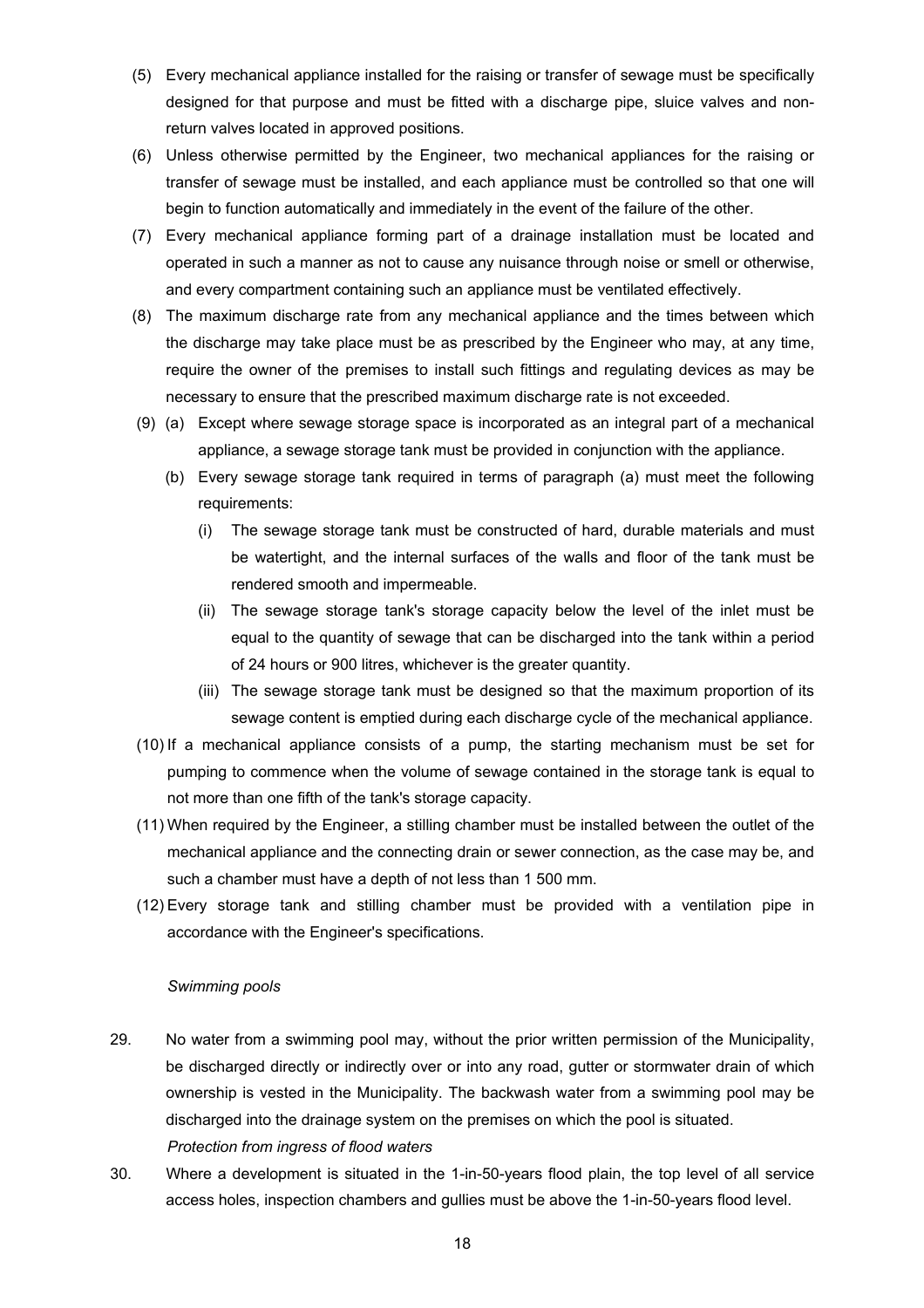*Stormwater not to enter sewers* 

<span id="page-18-0"></span>31. No person may discharge or cause or permit to be discharged any substance other than sewage into a drainage installation.

*Sewage or other pollutants not to enter stormwater drains* 

- 32. (1) The owner or occupier of any piece of land on which steam or any liquid, other than potable water, is stored, processed or generated must provide all the facilities necessary to prevent any discharge, leakage or escape of such liquid into any street, stormwater drain or watercourse, except where, in the case of steam, the Municipality has specifically permitted such a discharge.
	- (2) Where the hosing down or the flushing by rainwater of an open area on any private premises is, in the opinion of the Municipality, likely to cause the discharge of objectionable matter into a street gutter, stormwater drain, river, stream or other watercourse, whether natural or artificial, or to contribute to the pollution of such a watercourse, the Municipality may instruct the owner of the premises to take, at his or her cost, the measures, by way of the owner's alteration of the drainage installation or roofing of the area, it may consider necessary to prevent or minimise the discharge or pollution.

## **INDUSTRIAL EFFLUENT**

*Permission to discharge industrial effluent* 

- 33. (1) No person may discharge or cause or permit to be discharged into any sewer any industrial effluent or other liquid or substance other than soil water or waste water without the written permission of the Municipality first being obtained, and then only in strict compliance with all of the conditions of the permission.
	- (2) Every person must, before discharging any industrial effluent into a sewer, apply in writing to the Municipality for permission to discharge the effluent and must thereafter furnish such additional information and submit such samples as the Municipality may require.
	- (3) The Municipality may, at its discretion, grant permission for the discharge of industrial effluent from any premises into any sewer, having regard to the capacity of the sewers, the mechanical appliance used for the conveyance of the sewage or the waste-water treatment plant, whether or not the plant is vested in the Municipality, subject to the conditions that the Municipality deems fit to impose, including the payment of any charge determined in terms of the tariff.
	- (4) Any person to whom permission has been granted in terms of subsection (3) to discharge industrial effluent into a sewer must, before doing anything or causing or permitting anything to be done that may result in a change in the quantity of the discharge or nature of the effluent, notify the Municipality in writing of the date on which the proposed change will take place and of the nature of the proposed change.
	- (5) Any person who discharges or causes or permits to be discharged any industrial effluent into a sewer without having first obtained permission to do so in terms of subsections (3) and (4) is guilty of an offence and liable -
		- (a) in addition to any penalties, to such charge as the Municipality may assess for the conveyance and treatment of the effluent so discharged; and
		- (b) for any damage caused as a result of the unauthorised discharge.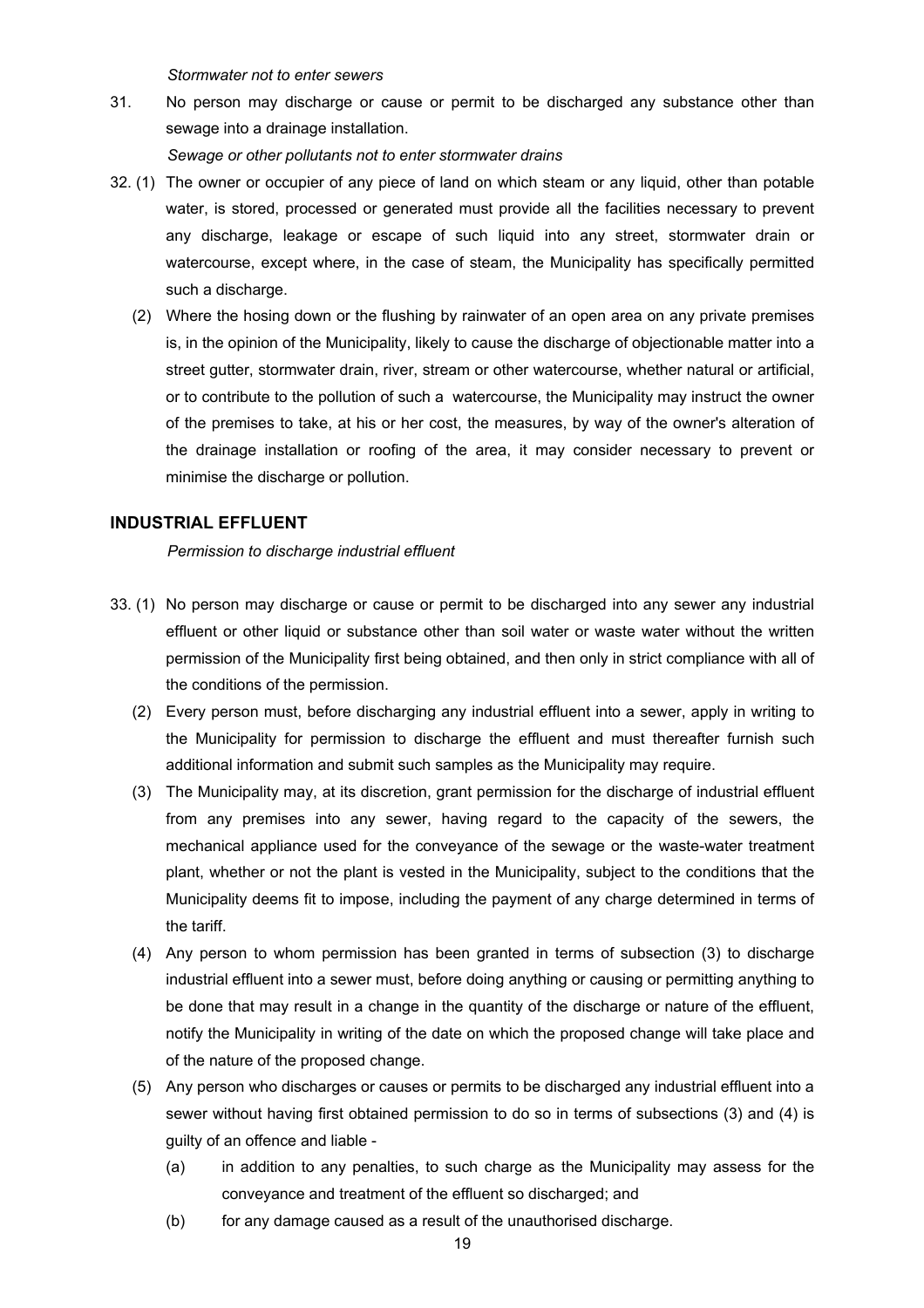- <span id="page-19-0"></span>(6) Without prejudice to its rights in terms of subsection (5) or section 35(2)(c), the Municipality is entitled to recover from any person who discharges into a drain or sewer any industrial effluent or any substance that is prohibited or restricted in terms of section 35 or that has been the subject of an order issued in terms of section 35(2) all costs, expenses or charges incurred or to be incurred by the Municipality as a result of any or all of the following:
	- (a) Injury to people or damage to the sewer, to any waste-water treatment plant or mechanical appliance or to any property whatsoever, which injury or damage is as a result of the breakdown, either partial or complete, of any waste-water treatment plant or mechanical appliance, whether under the control of the Municipality or not; or
	- (b) a prosecution in terms of the Water Act, or any action against the Municipality consequent on a partial or complete breakdown of any waste-water treatment plant or mechanical appliance caused directly or indirectly by the discharge, including fines and damages which may be imposed or awarded against the Municipality.
- (7) (a) Owing to a change in circumstances arising from a change in the method of sewage treatment or the introduction of new, revised, stricter or other standards by the Municipality or in terms of the Water Act, or as a result of any amendment to these by-laws or for any other reason, the Municipality may from time to time or at any time -
	- (i) review, amend, modify or revoke any permission given or any conditions attached to such a permission;
	- (ii) impose new conditions for the acceptance of industrial effluent into the sewer; and
	- (iii) prohibit the discharge of any or all of the industrial effluent into the sewer.
	- (b) The Municipality shall give adequate written notice in advance of its intention in terms of paragraph (a) to review, amend, modify or revoke the permission or conditions, to impose new conditions or to prohibit the discharge, provided that on the expiration of the period of such notice the previous permission or conditions, as the case may be, fall away and the new or amended conditions, if any, apply immediately.

#### *Control of industrial effluent*

- 34. (1) The owner or occupier of any premises from which industrial effluent is discharged into a sewer must provide adequate facilities such as overflow level detection devices, standby equipment, overflow catch-pits or other appropriate means to effectively prevent the accidental discharge into a sewer, whether through the negligence of operators, power failure, failure of equipment or control gear, overloading of facilities, spillage during loading or unloading or for any other like reason, of any substance that is prohibited or restricted or has properties outside the limits imposed by these by-laws.
	- (2) If the owner or occupier of any premises on which industrial effluent originated intends treating the effluent before discharging it, he or she must obtain the prior written permission of the Engineer.
	- (3) The Municipality may, by notice served on the owner or occupier of premises from which industrial effluent is discharged, require the owner or occupier to, without prejudice to any other provision of these by-laws, do all or any of the following: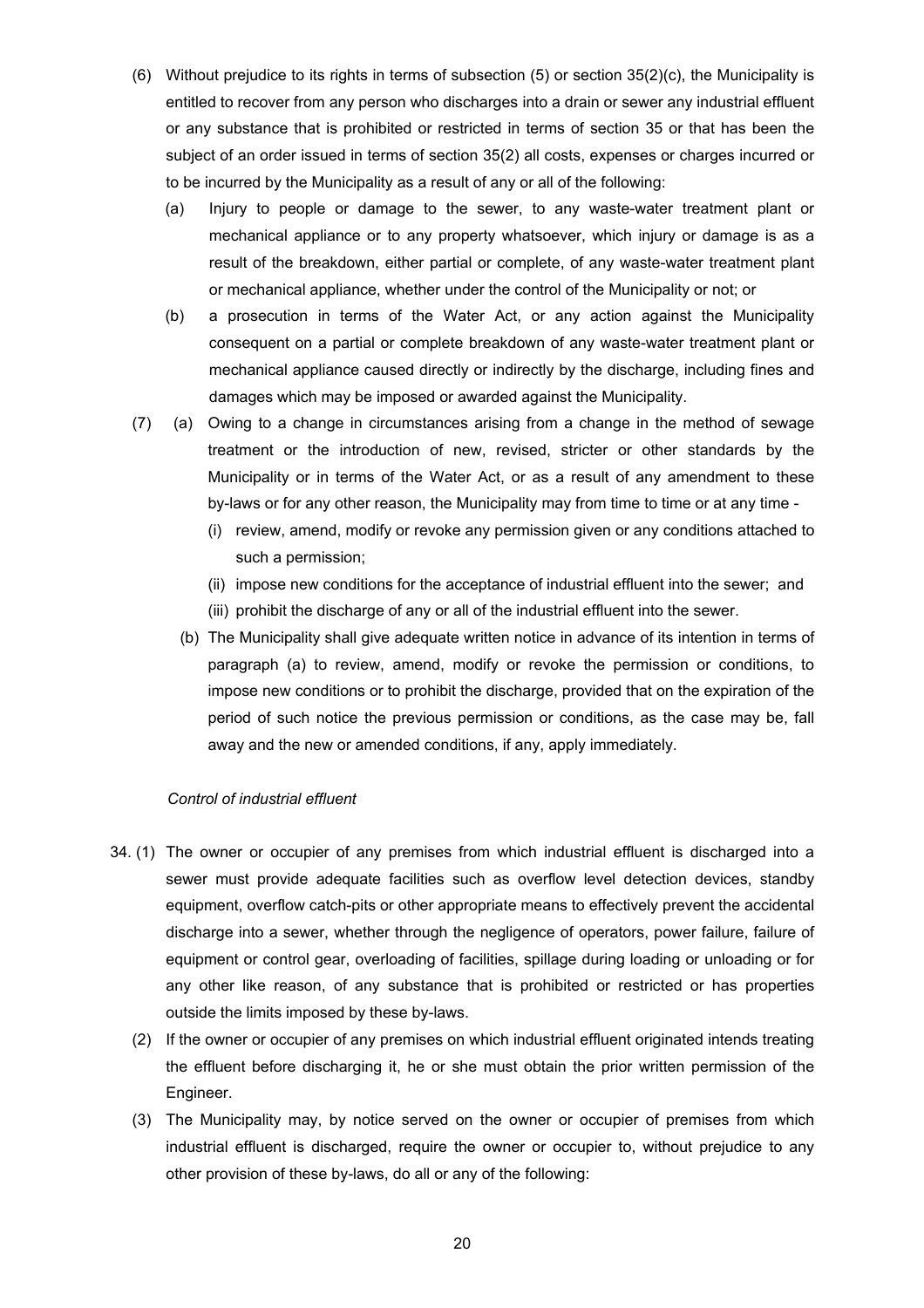- <span id="page-20-0"></span>(a) The owner or occupier must subject the effluent, before it is discharged into the sewer, to such pre-treatment as will ensure that the effluent at no time fails to conform in all respects with the requirements of section 35(1), or the owner or occupier must modify the effluent cycle of the industrial process to an extent and in a manner which, in the opinion of the Municipality, is necessary to enable the waste-water treatment plant receiving the effluent, whether the plant is under the control of the Municipality or not, to produce treated effluent that complies with any standards which may be laid down in respect of waste water treatment plants in terms of the Water Act.
- (b) The owner or occupier must restrict the discharge of effluent to certain specified hours and restrict the rate of discharge to a specified maximum and must install at his or her own expense such tanks, appliances and other equipment as, in the opinion of the Municipality, may be necessary or adequate for compliance with the restrictions.
- (c) The owner or occupier must install a separate drainage installation for the conveyance of industrial effluent and must discharge the effluent into the sewer through a separate connection as directed by the Municipality, and the owner or occupier must refrain from discharging the industrial effluent through any drainage installation intended or used for the conveyance of domestic sewage or from discharging any domestic sewage through the separate installation for industrial effluent.
- (d) The owner or occupier must construct, at his or her own expense, in any drainage installation conveying industrial effluent to the sewer, one or more inspection, sampling or metering chambers of such dimensions and materials and in such positions as the Municipality may prescribe.
- (e) The owner or occupier must pay, in respect of the industrial effluent discharged from the premises, such charge as may be determined in terms of the tariff, provided that where, owing to the particular circumstances of a case, the actual chemical oxygen demand (COD) or permanganate value (PV) and the concentration of metals of the effluent cannot be assessed by means of the method of assessment prescribed by the SABS, the Engineer may adopt an alternative method of assessment that reflects the said value, and the Engineer shall accordingly determine the charge payable in terms of the tariff.
- (f) The owner or occupier must provide all information that may be required by the Engineer to enable the Engineer to determine the charges payable in terms of the tariff.
- (g) For the purposes of paragraph (f), the owner or occupier must provide and maintain, at his or her own expense, a meter measuring the total quantity of water which is drawn from any borehole, spring or other natural source of water, excluding that of the Municipality, and which is used on the property and discharged as industrial effluent into the sewer.

#### *Prohibited discharges*

- 35. (1) No person may discharge or cause or permit the discharge or entry into any sewer of any sewage, industrial effluent or other liquid or substance which -
	- (a) in the opinion of the Engineer, may be offensive to or may cause a nuisance to the public;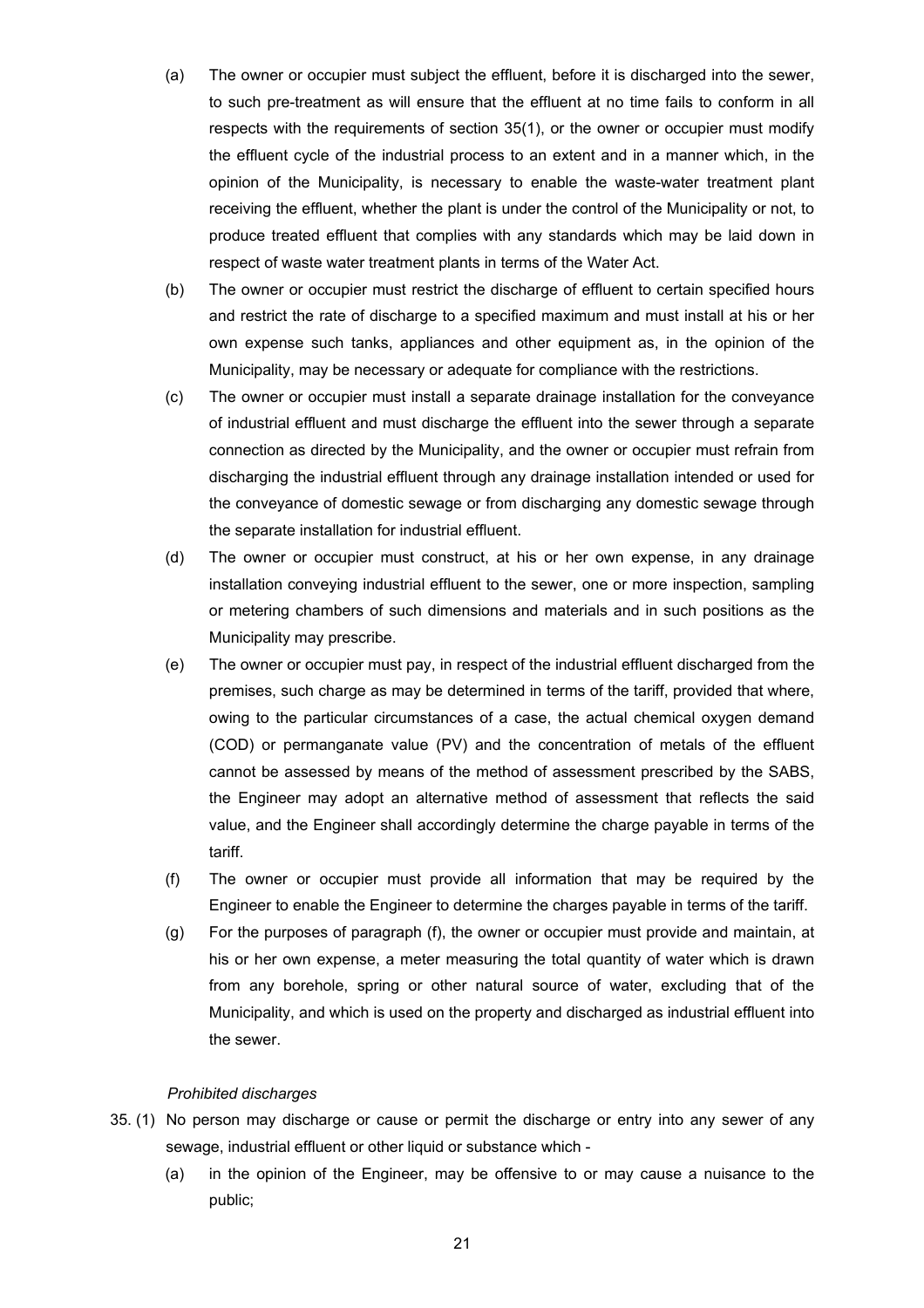- (b) is in the form of steam or vapour or has a temperature exceeding 44 °C at the point where it enters the sewer;
- (c) has a pH value less than 6,0 or greater than 10,0;
- (d) contains any substance whatsoever that is likely to produce or emit explosive, flammable, poisonous or offensive gases or vapours in any sewer;
- (e) contains a substance having a flashpoint of less than 93 °C or which emits a poisonous vapour at a temperature below 93 °C;
- (f) contains any material whatsoever, including oil, grease, fat or detergents, that is capable of causing interference with the proper operation of a waste-water treatment plant and the Municipality's sewer system;
- (g) shows any visible signs of tar or associated products or distillates, bitumens or asphalts;
- (h) contains a substance in such concentration as is likely in the final, treated effluent from a waste-water treatment plant to produce an undesirable taste after sterilisation or an undesirable odour or colour, or excessive foam;
- (i) exceeds any of the limits or concentrations of substances given in Appendix A to these by-laws, provided that the Municipality may approve greater limits or concentrations for such period or on such conditions as it may specify after consideration of the effect of dilution in the sewer and of the effect of such industrial effluent or other liquid or substance on the sewer or on any sewage treatment process if the Municipality is satisfied that in the circumstances the discharge of the industrial effluent or other liquid or substance will not -
	- (i) harm or damage any sewer, mechanical appliance, waste-water treatment plant or equipment;
	- (ii) prejudice the use of sewage effluent for re-use; or
	- (iii) adversely affect any waters into which purified effluent is discharged, or any land or crops irrigated with the purified effluent; and
- (j) contains any substance whatsoever, which, in the opinion of the Engineer
	- (i) is not amenable to treatment at a waste-water treatment plant and which causes or may cause a breakdown or inhibition of the normal sewage treatment processes;
	- (ii) is or may be amenable to treatment only to such degree as to prevent the final, treated effluent from the waste-water treatment plant from satisfactorily complying in all respects with any requirements imposed in terms of the Water Act; or
	- (iii) whether listed in the relevant appendix to these by-laws or not, either alone or in combination with other matter may -
		- (aa) generate or constitute a toxic substance detrimental to the health of persons who are employed at the waste-water treatment plant or who enter the Municipality's sewers or manholes in the course of their duties;
		- (bb) be harmful to sewers, waste-water treatment plants or land used for the disposal of purified sewage effluent; or
		- (cc) adversely affect any of the processes whereby sewage is purified or any re-use of purified sewage effluent.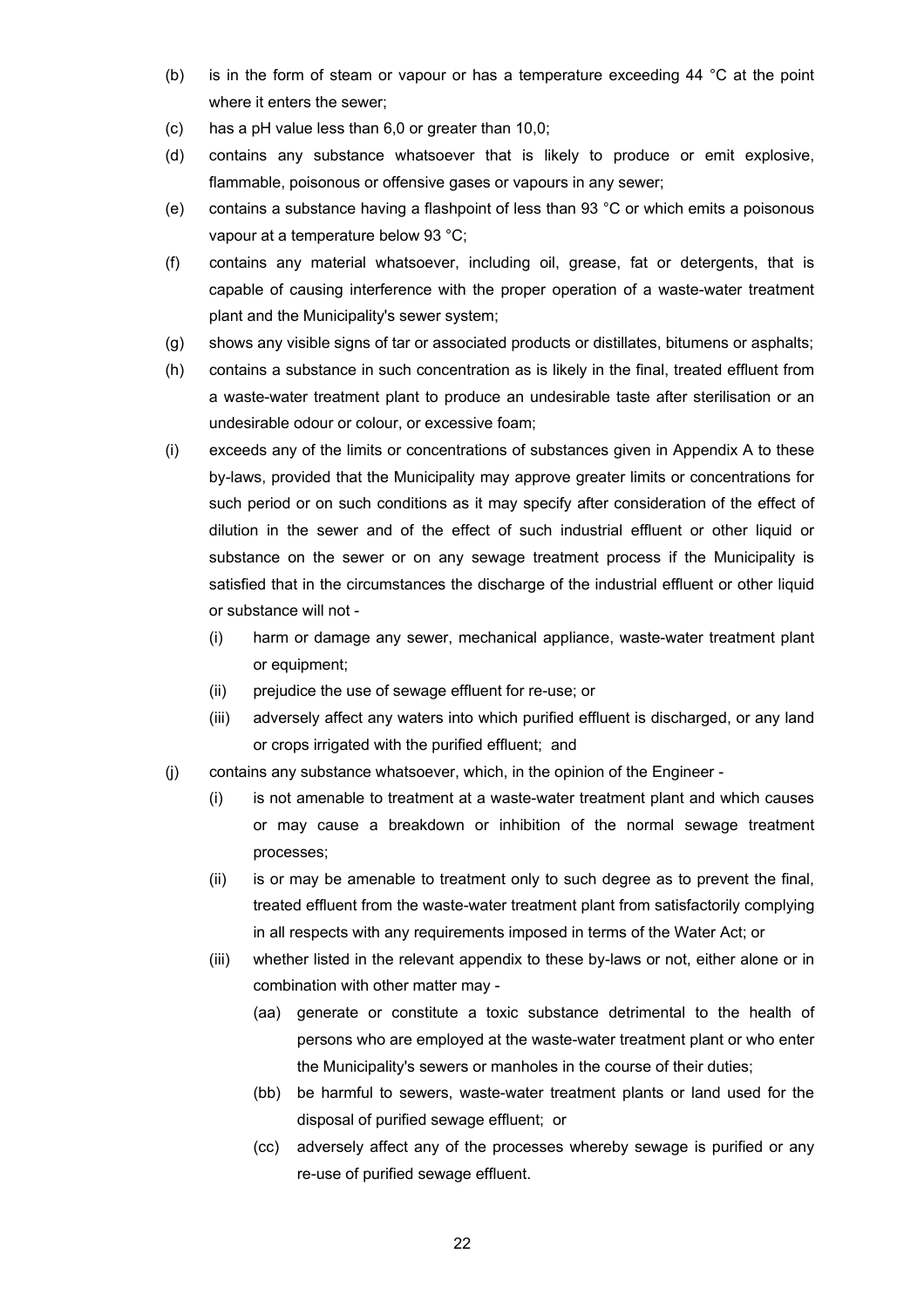- <span id="page-22-0"></span>(2) (a) Any person who receives from an official duly authorised thereto by the Municipality a written order instructing him or her to stop discharging into the sewer any substance referred to in subsection (1) must immediately stop such discharge.
	- (b) Any person who contravenes the provisions of subsection (1) or who fails to comply with an order issued in terms of paragraph (a) is guilty of an offence.
	- (c) Notwithstanding the provisions of paragraph (b), if any person fails to comply with the terms of an order served on him or her in terms of paragraph (a) and if the discharge is in the opinion of the Engineer likely to cause damage to any sewer or mechanical or other appliance or to seriously prejudice the efficient operation of any waste-water treatment plant, the Municipality may, after further written notice, refuse to permit the discharge of the industrial effluent into the sewer until the industrial effluent complies in all respects with the Municipality's requirements as prescribed in terms of these bylaws. Any person who has been refused such permission to discharge industrial effluent into a sewer must immediately stop the discharge and, if he or she fails to do so, the Municipality may prevent him or her from proceeding with the discharge.

# **CHARGES FOR ALL SERVICES**

#### *Prescribed tariffs and charges for sanitation services*

- 36. (1) All charges payable in respect of sanitation services, including but not restricted to connection charges, fixed charges or any additional charges or interest, shall be set by the Municipality from time to time in accordance with -
	- (a) its rates and tariff policy;
	- (b) any relevant by-laws; and
	- (c) any regulations under national or provincial legislation.
	- (2) Charges may differ for the different categories of customers and users of services and according to the types and levels of services, the quantity of services, the infrastructure requirements and the geographic areas.
	- (3) The Municipality may, in addition to the tariffs or charges determined for sanitation services actually provided, levy a monthly fixed charge, an annual fixed charge or a once-off fixed charge where sanitation services are available, whether or not such services are consumed.

#### *Payment for sanitation services*

- 37. The owner or occupier of any premises with whom an agreement for water services has been entered into in terms of section 5 is liable for payment of all sanitation charges in accordance with the Municipality's by-laws relating to credit control and debt collection. *Charges in respect of services associated with on-site sanitation services*
- 38. The operation and maintenance of on-site sanitation systems and all costs pertaining to such operation and maintenance remain the responsibility and liability of the owner of the premises. The Municipality will not, under normal circumstances, render such operation and maintenance services. Should the Municipality, however, approve its rendering of such services -
	- (a) charges in respect of the removal or collection of conservancy tank contents and night soil or the emptying of ventilated improved pit latrines cover all the operating and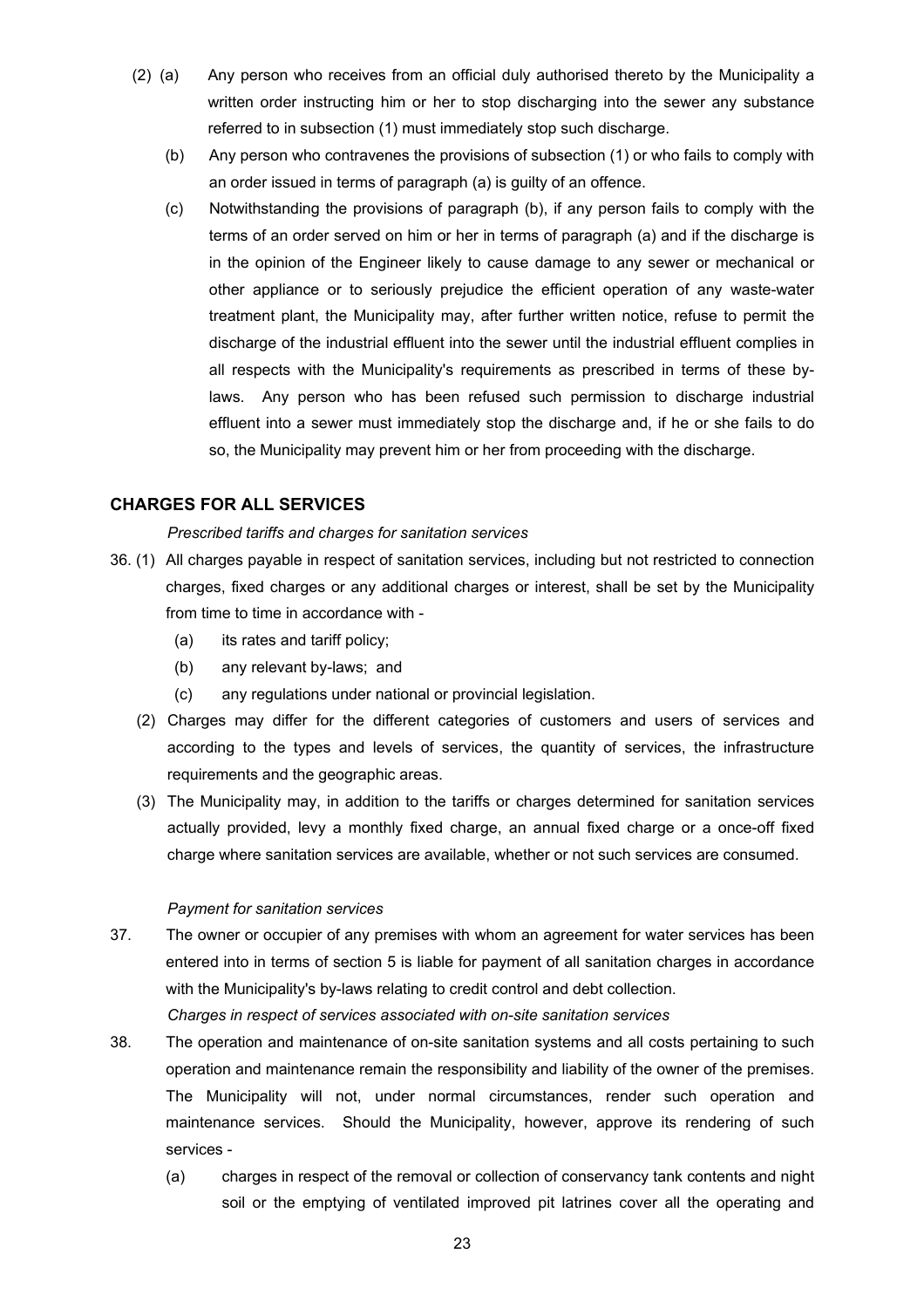maintenance costs for the removal of the pit contents, the transportation to a disposal site, the treatment of the contents to achieve a sanitary condition and the final disposal of any solid residues;

- <span id="page-23-0"></span>(b) charges in respect of the removal or collection of conservancy tank contents and night soil or the emptying of ventilated improved pit latrines are based on the volume removed by vacuum tank or otherwise; and
- (c) the Municipality may charge a prescribed fixed charge if the volume of the conservancy tank contents or night soil or the contents of the ventilated improved pit latrines cannot be quantified.

#### *Measurement of quantity of domestic effluent discharged*

- 39. (1) The quantity of domestic effluent discharged shall be determined by a percentage of the water supplied by the Municipality, provided that where the Engineer is of the opinion that such a percentage in respect of specific premises is excessive, having regard to the purposes for which the water is consumed on those premises, the Municipality may reduce the percentage applicable to those premises to a figure which, in its opinion and in the light of the available information, reflects the proportion between the likely quantity of sewage discharged from the premises and the quantity of water supplied.
	- (2) Where premises are supplied with water from a source other than or in addition to the Municipality's water supply system, including abstraction from a river or borehole, the quantity of domestic effluent discharged shall be determined as a percentage of the total water used on the premises as may be reasonably estimated by the Municipality.

#### *Metering and assessment of the volume and composition of industrial effluent*

- 40. (1) The quantity of industrial effluent discharged into the sewage disposal system shall
	- (a) where a measuring device is installed, be determined by the quantity of industrial effluent discharged from the premises as measured by means of that measuring device; or
	- (b) until such time as a measuring device is installed, be determined by a percentage of the water supplied by the Municipality to that premises.
	- (2) (a) The Municipality may require the owner or occupier of any premises to incorporate, in such a position as the Municipality may determine, in any drainage installation conveying industrial effluent to a sewer, any control meter or gauge or other device of an approved type and in the control of the Municipality for the purpose of ascertaining to the satisfaction of the Municipality the tempo, volume and/or composition of the industrial effluent.
		- (b) It is an offence for any person to bypass, open, break into or otherwise interfere with or to damage any meter, gauge or other device referred to in paragraph (a), provided that the Municipality may at its discretion enter into an agreement with any person discharging industrial effluent into a sewer to establish an alternative method of assessing the quantity and tempo of effluent discharged.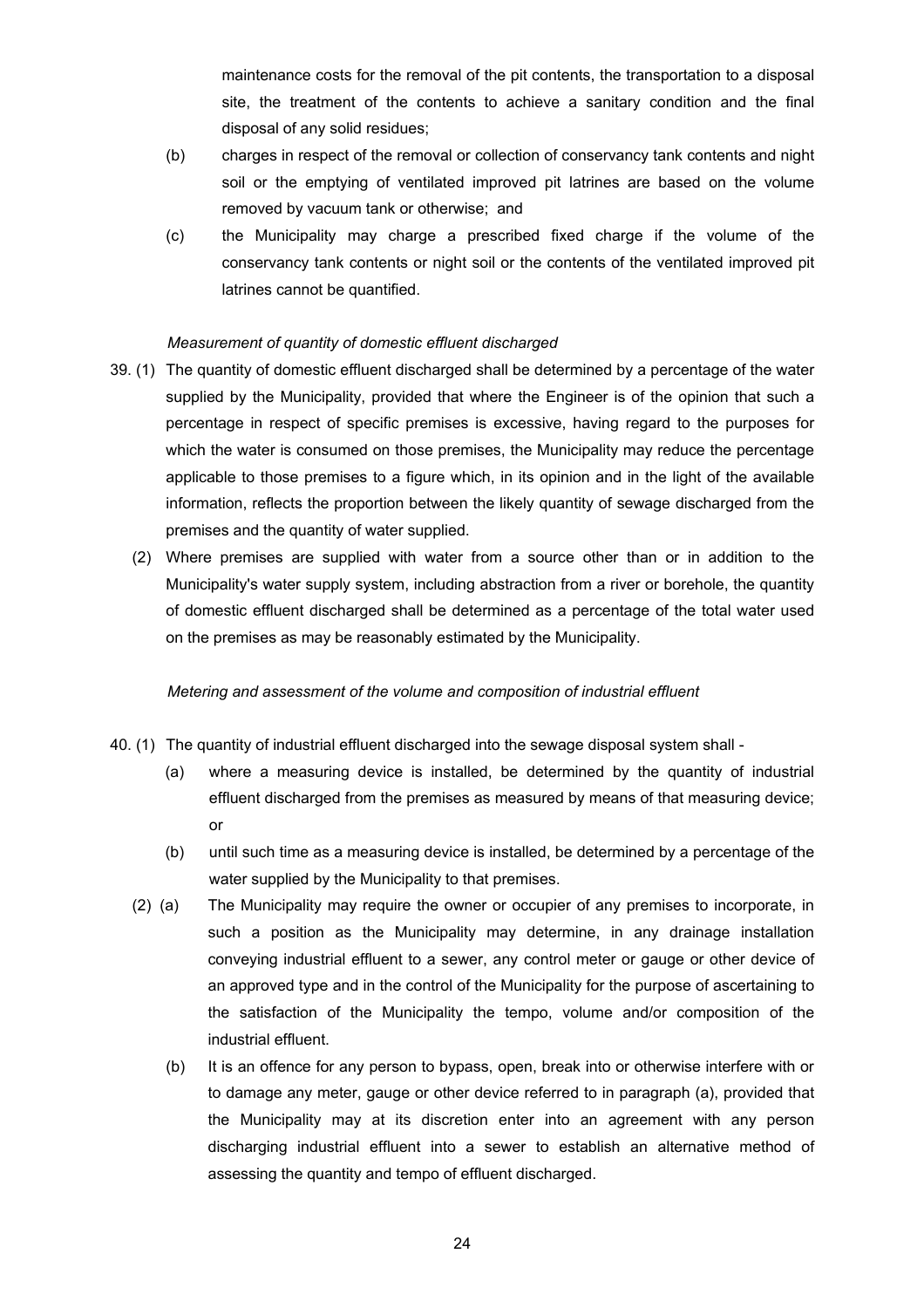- (3) The Municipality is entitled to install and maintain a meter, gauge or device referred to in subsection (2) at the expense of the owner of the premises on which it is installed.
- (4) Where premises are supplied with water from a source other than or in addition to the Municipality's water supply system, including abstraction from a river or borehole, the quantity of industrial effluent discharged shall be determined as a percentage of the total water used on the premises as may be reasonably estimated by the Municipality.
- (5) The owner of any premises on which there is situated a borehole used for a water supply for trade or industrial purposes must -
	- (a) register the borehole with the Municipality;
	- (b) provide the Municipality with full particulars of the discharge capacity of the borehole; and
	- (c) if the Municipality has reason to doubt the reliability of the particulars given, carry out at the expense of the owner or occupier, such tests on the discharge capacity of the borehole as may, in the opinion of the Municipality, be necessary for the purposes of these by-laws.
- (6) Where a portion of the water supplied to the premises forms part of the end product of a manufacturing process or is lost by reaction or evaporation during the manufacturing process or for any other reason, the Municipality may on application reduce the assessed quantity of industrial effluent.
- (7) In respect of any premises from which industrial effluent is discharged, the following conditions are applicable in connection with and to the calculation of charges payable to the Municipality for the treatment of industrial effluent:
	- (a) In respect of the application of the charges, wherever a person other than the owner occupies the property, the word "owner" refers to the owner of the property. The occupier of the property or, where charges are concerned, the owner and occupier, are jointly and severally liable for the charges, but the Municipality shall in the first instance levy the charge against the occupier. The owner remains liable for all actions on his or her property.
	- (b) The owner of any premises from which industrial effluent is discharged must, in addition to any other charges provided for in these by-laws or in any other law or by-law, pay to the Municipality a charge calculated in accordance with the provisions of these by-laws in respect of each cycle during which the discharge takes place, which charge must be paid within 30 calendar days after the Municipality has rendered an account for the charge. Where the full amount of the charge is not paid to the Municipality within 30 calendar days, a surcharge equal to the outstanding balance is payable to the Municipality.
	- (c) In respect of any premises from which industrial effluent is discharged, each owner or occupier must conduct the prescribed tests on the industrial effluent according to a regular schedule as provided for in the permission to discharge industrial effluent and must report the results of the tests to the Municipality.
	- (d) The Municipality may conduct random compliance tests on the industrial effluent to correlate those of the industry. If discrepancies are found between the values of the industry and those of the Municipality, the values of the Municipality shall be taken as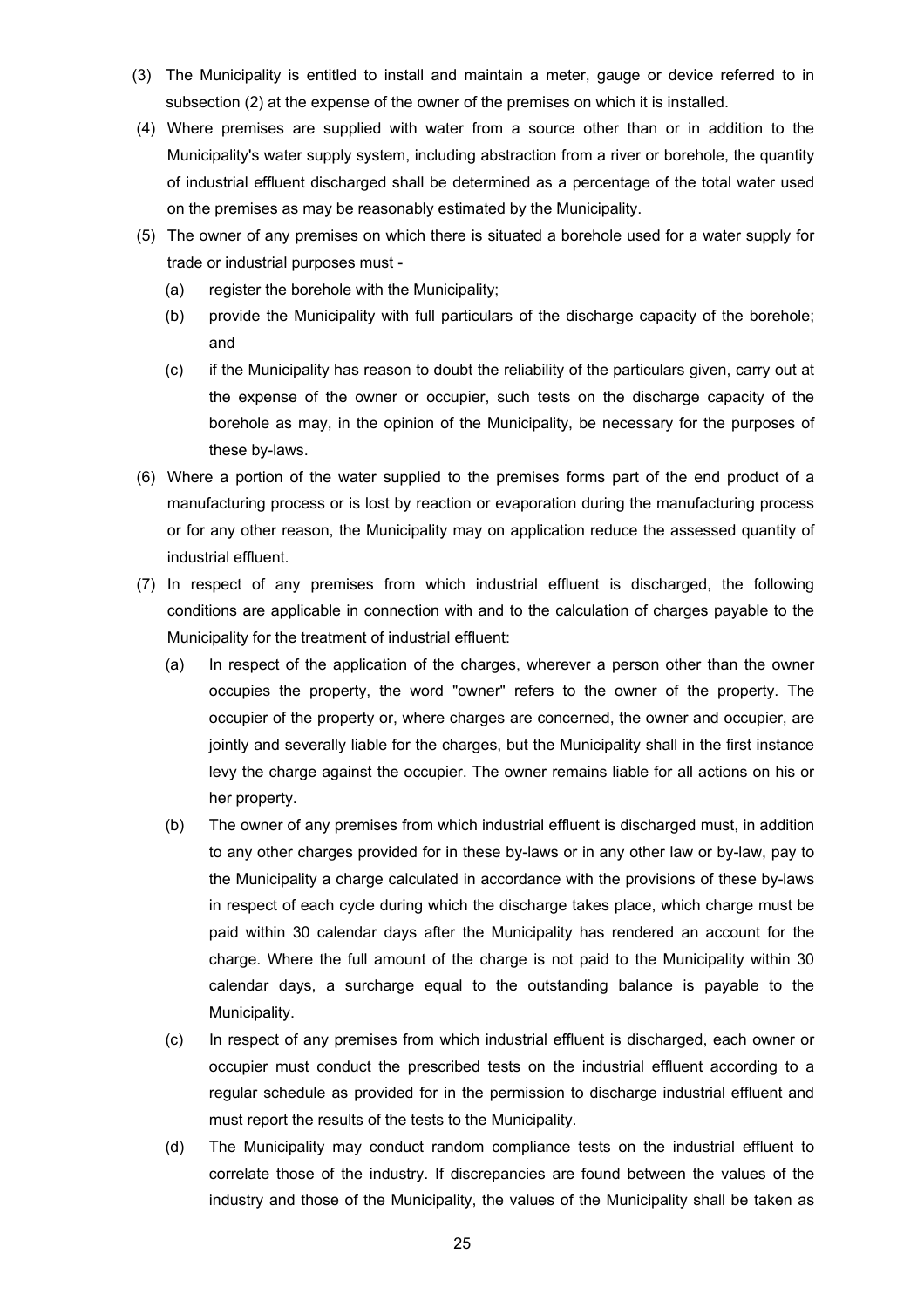<span id="page-25-0"></span>correct after consultation with the industry involved. Further tests may be requested by the Municipality to determine the values for the industrial effluent discharge formula, which tests shall all be conducted at the cost of the industry.

- (e) The average of the values of the different analysis results of tests done on 24-hourly composite or snap samples of industrial effluent, taken during the period of charge, shall be used to determine the treatment charges payable.
- (f) In the absence of a complete daily set of 24-hourly composite or snap samples, the average of not less than two values of the sampled effluent, taken during the period of charge, shall be used to determine the industrial effluent charges payable.
- (g) The total system values for the treatment charges shall remain constant initially for a period of one month but in any case for a period of not more than 12 months from the date of commencement of the charges. After expiry of the period values may be amended or revised from time to time depending on such changes in the analysis results or further samples as may be determined from time to time, provided that the Municipality may at its discretion in any particular case levy the minimum charges prescribed in paragraph (k) without taking any samples.
- (h) When, in terms of paragraph (d), the Municipality takes a sample, one half of the sample shall be made available to the owner or occupier.
- (i) For the purpose of calculating the quantity of effluent discharged from each point of discharge of effluent, the total quantity of water consumed on the premises shall be allocated to the several points of discharge as accurately as is reasonably practicable after consultation between the Municipality and the owner or occupier of the premises.
- (j) The costs of conveying and treating sewage and/or industrial effluent shall be determined by the Municipality and shall apply with effect from the date determined by the Municipality.
- (k) At the discretion of the Municipality, the charges for industrial effluent may be changed to a fixed monthly charge. The Municipality shall determine the minimum charge, taking into consideration he effluent strengths and the volume of the effluent.
- (l) When an inspection of the premises conducted by the municipality reveals noncompliance with these by-laws, the Municipality may give a written order for the rectification of the situation that is causing the non-compliance. The rectification must be executed diligently. If, at the time of a subsequent re-inspection, nothing has been done to rectify the situation, or no extension of time for the rectification has been requested from the Municipality in writing, an inspection fee shall be levied by the Municipality over and above the treatment charges or the disincentive charges. On receipt of an order on a third inspection the order may include a notice of cancellation of the permission to discharge industrial effluent and a date may be given for the connection to the Municipality's sewers to be sealed off.

#### *Reduction in the quantity determined in terms of sections 39 and 40(1)(a)*

41. (1) A person is entitled to a reduction in the quantity determined in terms of sections 39 and 40(1)(a) in the event that the quantity of water on which the percentage is calculated was measured during a period when water was wasted or a leakage went undetected, provided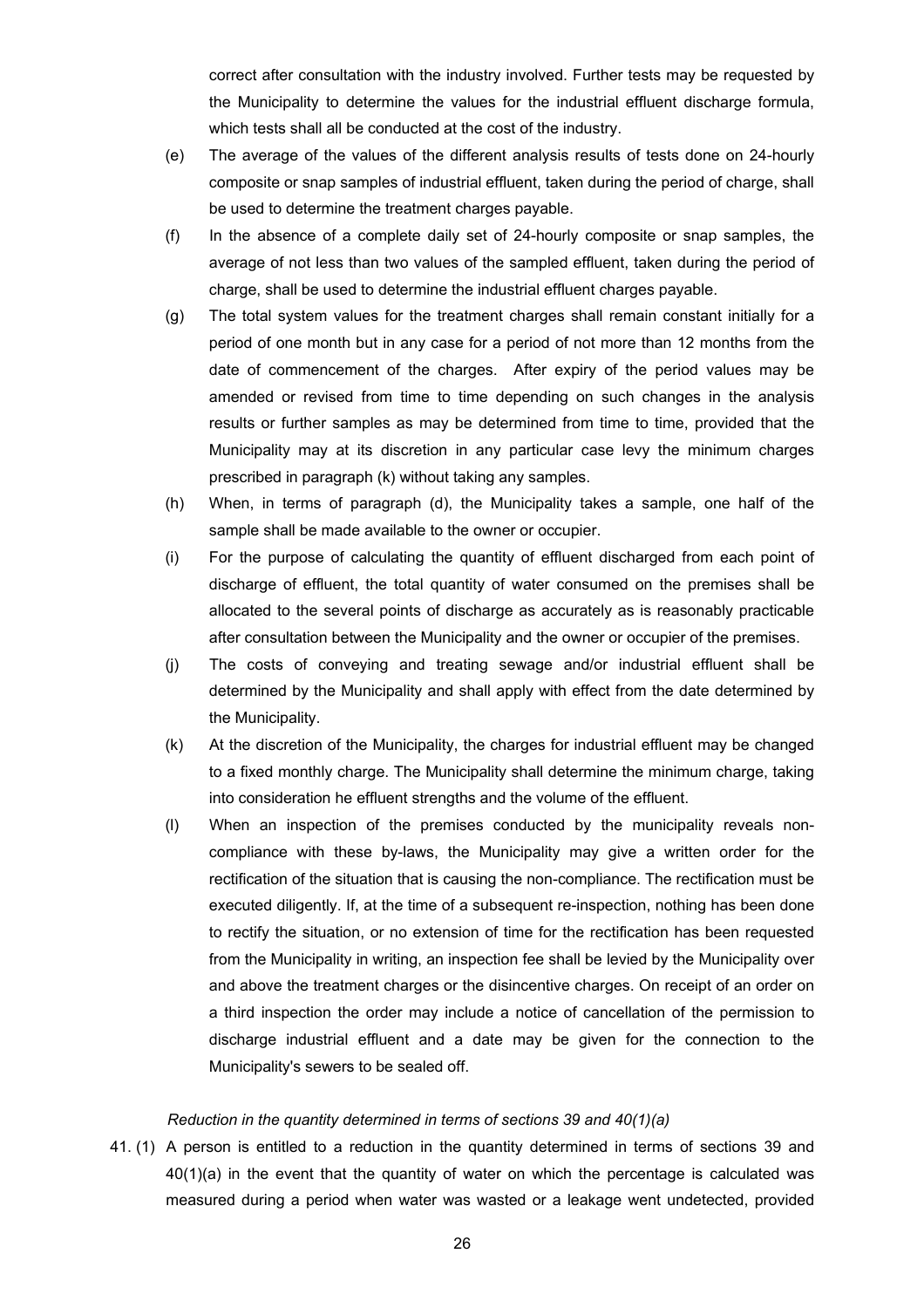that the person demonstrates to the satisfaction of the Municipality that the water was not discharged into the sewage disposal system.

- <span id="page-26-0"></span>(2) For the purposes of this section, a reduction in the quantity is based on the quantity of water lost through leakage or wastage during the leakage period.
- (3) For the purposes of this section, the leakage period is either the period of measurement immediately prior to the date of the repair of the leak or the period of measurement during which the leak is repaired, whichever period results in the greater reduction in the quantity.
- (4) For the purposes of this section, the quantity of water lost is calculated as the consumption for the leakage period less the average consumption for the same length of time, which average consumption shall be based on the preceding three months' consumption. In the event of no consumption history being available, the average water consumption shall be determined by the Municipality, after due consideration of all relevant information.
- (5) No reduction in the quantity shall be made in terms of subsection (1) if the loss of water resulted directly or indirectly from the consumer's failure to comply with these or other by-laws or his or her contravention of these or other by-laws.

#### *Other work*

42. Where any work other than that for which a fixed charge has been determined by the Municipality is done by the Municipality, the Municipality is entitled in terms of these by-laws to recover the costs from the person in respect of whom the work was done, and a sum to be determined by the Municipality may be included in such costs to cover all expenditure reasonably incurred by the Municipality.

# **Offences and penalties**

#### *Penalties*

- 43. Subject to any provisions of the Water Act in which an offence is explicitly specified, any person contravening or failing to comply with any provisions of these by-laws or any written conditions laid down in these by-laws is guilty of an offence, and such a person is, for every day the offence continues after the date on which he or she has been given written notice to perform or discontinue an act, deemed guilty of a separate offence and is on conviction liable to any or all of the following penalties:
	- (a) A fine not exceeding R5 000;
	- (b) a fine not exceeding R5 000 or, in default of payment, imprisonment for a period not exceeding 12 months; or
	- (c) imprisonment for a period not exceeding 12 months.

#### *Indemnification from liability*

44. Neither an employee of the Municipality nor any person, body, organisation or corporation acting on behalf of the Municipality is liable for any damages arising from any omissions or act done or committed in good faith and in the course of his or her duties, as the case may be.

#### *Repeal of by-laws*

45. The by-laws referred to in Schedule 1 to these by-laws are repealed.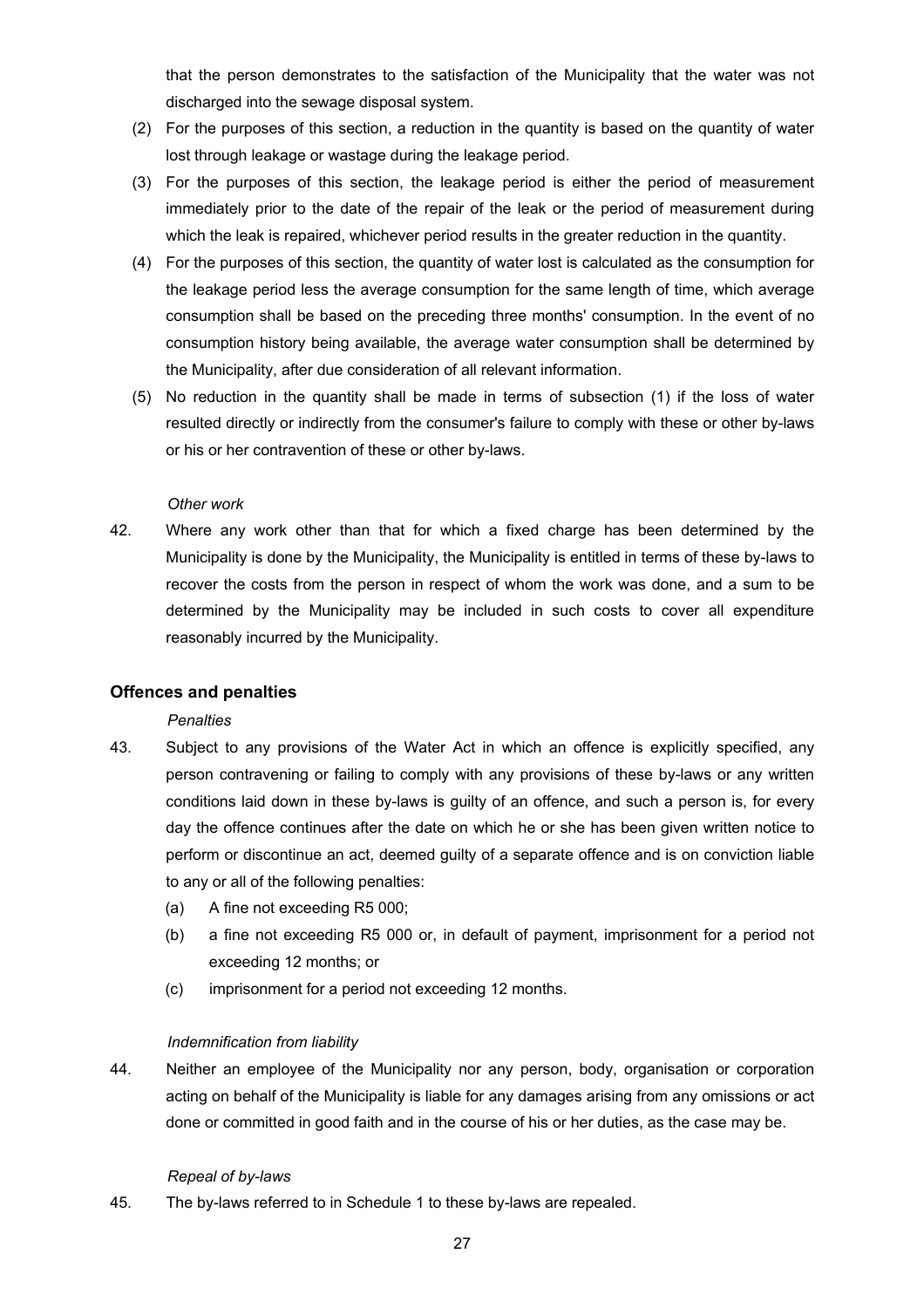# <span id="page-27-0"></span>**Short title**

*Short title* 

46. These by-laws are called the City of Tshwane Metropolitan Municipality Sanitation By-laws.

# **Schedule 1**

| Notice 8 of 1991    | CONSOLIDATED BY-LAWS SUPPLEMENTARY TO THE NATIONAL     |
|---------------------|--------------------------------------------------------|
|                     | BUILDING REGULATIONS AND BUILDING STANDARDS ACT, 1977, |
|                     | AND THE REGULATIONS PROMULGATED THERE UNDER            |
| Notice 1443 of 1978 | STANDARD DRAINAGE BY-LAWS                              |
| Notice 3822 of 1992 | BUILDING AND SEWAGE BY-LAWS; SECTION C, SEWERAGE       |

# **Appendix A**

*LIMITS OF CONCENTRATION OF CERTAIN SUBSTANCES* 

<sup>(</sup>i)

| <b>Parameter</b>                                                 | <b>Allowed</b>    |
|------------------------------------------------------------------|-------------------|
|                                                                  | specification     |
|                                                                  |                   |
| Permanganate value (PV) not exceeding                            | 1 400 ml/l        |
| pH within range of                                               | $6.0 - 10.0$      |
| Electrical conductivity not greater than                         | 300 mS/m at 20 °C |
| Caustic alkalinity (expressed as $CaCO3$ )                       | 2 000 mg/l        |
| Substance not in solution (including fat, oil, grease, waxes and | 2 000 mg/l        |
| like substances)                                                 |                   |
| Substances soluble in petroleum ether                            | 500 mg/l          |
| Sulphides, hydrosulphides and polysulphides (expressed as S)     | 50 mg/l           |
| Substances from which hydrogen cyanide can be liberated in       | $20$ mg/ $\ell$   |
| the drainage installation, sewer or sewage treatment works       |                   |
| (expressed as HCN)                                               |                   |
| Formaldehyde (expressed as HCHO)                                 | 50 mg/l           |
| Non-organic solids in suspension                                 | 100 mg/l          |
| Chemical oxygen demand (COD)                                     | $5000$ mg/ $l$    |
| All sugars and/or starch (expressed as glucose)                  | 1 500 mg/l        |
| Available chlorine (expressed as CI)                             | 100 mg/l          |
| Sulphates (expressed as SO <sub>4</sub> )                        | 1 800 mg/l        |
| Fluorine - containing compounds (expressed as F)                 | $5$ mg/ $\ell$    |
| Anionic surface active agents                                    | 500 mg/l          |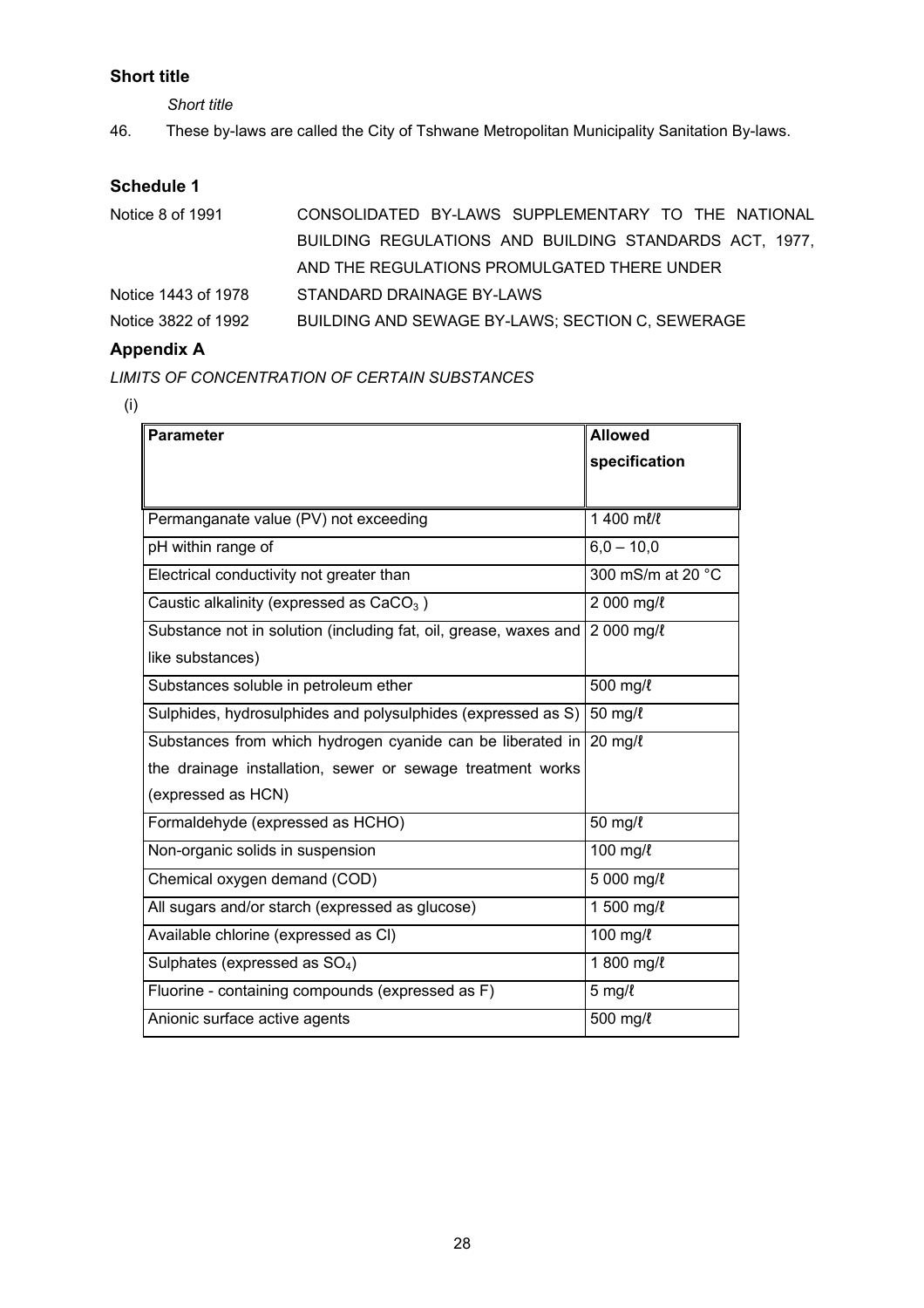(ii) METALS

#### **Group 1**:

| <b>Metal</b>  | <b>Expressed as</b> |
|---------------|---------------------|
| Manganese     | Mn                  |
| Chromium      | Cr                  |
| Copper        | Cu                  |
| <b>Nickel</b> | Ni                  |
| Zinc          | Zn                  |
| Iron          | Fe                  |
| Silver        | Ag                  |
| Cobalt        | Co                  |
| Tungsten      | W                   |
| Titanium      | Ti                  |
| Cadmium       | Cd                  |

The total collective concentration of all metals in Group 1 (expressed as indicated above) in any sample of effluent may not exceed 50 mg/ℓ, nor may the concentration of any individual metal in any sample exceed 20 mg/l.

## **Group 2**:

| Metal    | <b>Expressed as</b> |
|----------|---------------------|
| Lead     | Ph                  |
| Selenium | Se                  |
| Mercury  | Hg                  |

The total collective concentration of all metals in Group 2 (expressed as indicated above) in any sample of effluent may not exceed 10 mg/l, nor may the concentration of any individual metal in any sample exceed 5 mg/l.

#### (iii) OTHER ELEMENTS

| ∥Element     | Expressed as |
|--------------|--------------|
| Arsenic      | As           |
| <b>Boron</b> |              |

The total collective concentration of all elements (expressed as indicated above) in any sample of effluent may not exceed 20 mg/ℓ.

## (iv) RADIOACTIVE WASTE

Radioactive waste or isotopes: Such concentration as may be laid down by the South African Nulcrar Engergy Corporationor any State department.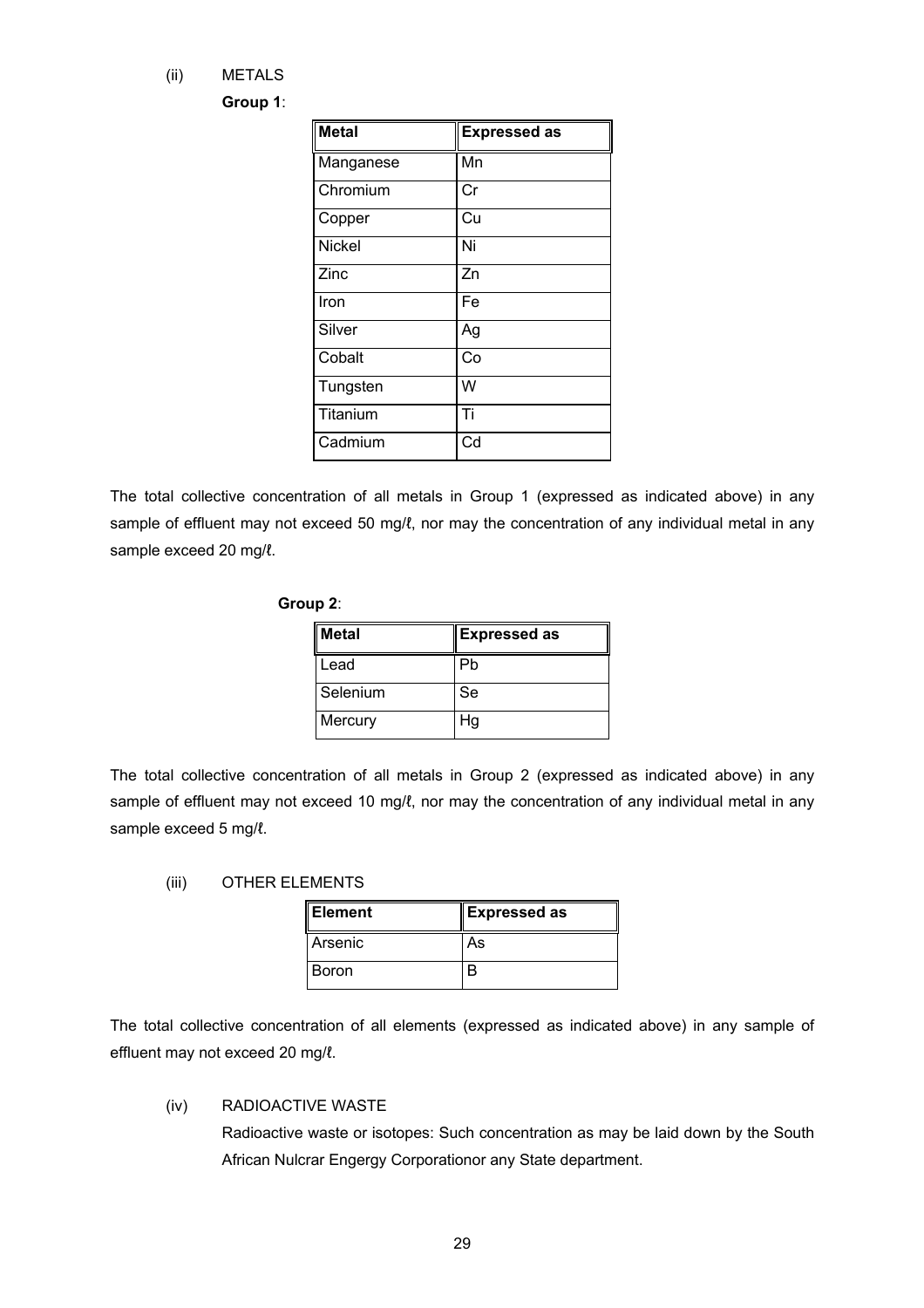Notwithstanding the requirements set out in this Appendix, the Municipality reserves the right to limit the total mass of any substance or impurity discharged per 24 hours into the sewers from any premises.

<span id="page-29-0"></span>NOTE: The method of testing in order to ascertain the concentration of any substance referred to here shall be the test normally used by the Municipality for these purposes. Any person discharging any substance referred to in this Appendix shall obtain the details of the appropriate test from the Municipality.

# **Appendix B**

# *FORM OF APPLICATION FOR PERMISSION TO DISCHARGE INDUSTRIAL EFFLUENT INTO THE MUNICIPALITY'S SEWER*

(Please complete the application in block capitals.)

 $I,$   $\hspace{0.5cm}$  (name),  $\hspace{0.5cm}$ 

the undersigned, duly authorised to sign on behalf of

("the applicant"), hereby apply in terms of the Sanitation By-laws of the Municipality for permission to discharge industrial effluent into the Municipality's sewer on the basis of the facts stated herein.

 $\mathcal{L}_\text{max}$  , and the set of the set of the set of the set of the set of the set of the set of the set of the set of the set of the set of the set of the set of the set of the set of the set of the set of the set of the  $\mathcal{L}_\text{max}$  , and the set of the set of the set of the set of the set of the set of the set of the set of the set of the set of the set of the set of the set of the set of the set of the set of the set of the set of the

 $\mathcal{L}_\text{max}$  , and the set of the set of the set of the set of the set of the set of the set of the set of the set of the set of the set of the set of the set of the set of the set of the set of the set of the set of the  $\mathcal{L}_\text{max}$  , and the set of the set of the set of the set of the set of the set of the set of the set of the set of the set of the set of the set of the set of the set of the set of the set of the set of the set of the

 $\mathcal{L}_\text{max}$  , and the set of the set of the set of the set of the set of the set of the set of the set of the set of the set of the set of the set of the set of the set of the set of the set of the set of the set of the  $\mathcal{L}_\text{max}$  , and the set of the set of the set of the set of the set of the set of the set of the set of the set of the set of the set of the set of the set of the set of the set of the set of the set of the set of the

 $\mathcal{L}_\text{max}$  , and the set of the set of the set of the set of the set of the set of the set of the set of the set of the set of the set of the set of the set of the set of the set of the set of the set of the set of the  $\mathcal{L}_\text{max}$  , and the set of the set of the set of the set of the set of the set of the set of the set of the set of the set of the set of the set of the set of the set of the set of the set of the set of the set of the  $\mathcal{L}_\text{max}$  , and the set of the set of the set of the set of the set of the set of the set of the set of the set of the set of the set of the set of the set of the set of the set of the set of the set of the set of the  $\mathcal{L}_\text{max}$  , and the set of the set of the set of the set of the set of the set of the set of the set of the set of the set of the set of the set of the set of the set of the set of the set of the set of the set of the

 $\mathcal{L}_\text{max}$  , and the set of the set of the set of the set of the set of the set of the set of the set of the set of the set of the set of the set of the set of the set of the set of the set of the set of the set of the  $\_$  ,  $\_$  ,  $\_$  ,  $\_$  ,  $\_$  ,  $\_$  ,  $\_$  ,  $\_$  ,  $\_$  ,  $\_$  ,  $\_$  ,  $\_$  ,  $\_$  ,  $\_$  ,  $\_$  ,  $\_$  ,  $\_$  ,  $\_$  ,  $\_$  ,  $\_$  ,  $\_$  ,  $\_$  ,  $\_$  ,  $\_$  ,  $\_$  ,  $\_$  ,  $\_$  ,  $\_$  ,  $\_$  ,  $\_$  ,  $\_$  ,  $\_$  ,  $\_$  ,  $\_$  ,  $\_$  ,  $\_$  ,  $\_$  ,

#### **PART I**

- 1. NATURE OF THE BUSINESS OR UNDERTAKING:
- 2. NAME OR STYLE UNDER WHICH THE BUSINESS OR UNDERTAKING IS CONDUCTED:
- 3. POSTAL ADDRESS OF THE BUSINESS OR UNDERTAKING:
- 4. PHYSICAL STREET ADDRESS OF THE BUSINESS OR UNDERTAKING:

ERF NO OR FARM PORTION: \_\_\_\_\_\_\_\_\_\_\_\_ TOWNSHIP OR FARM: \_\_\_\_\_\_\_\_\_\_\_\_\_\_\_\_\_\_\_\_\_\_\_\_\_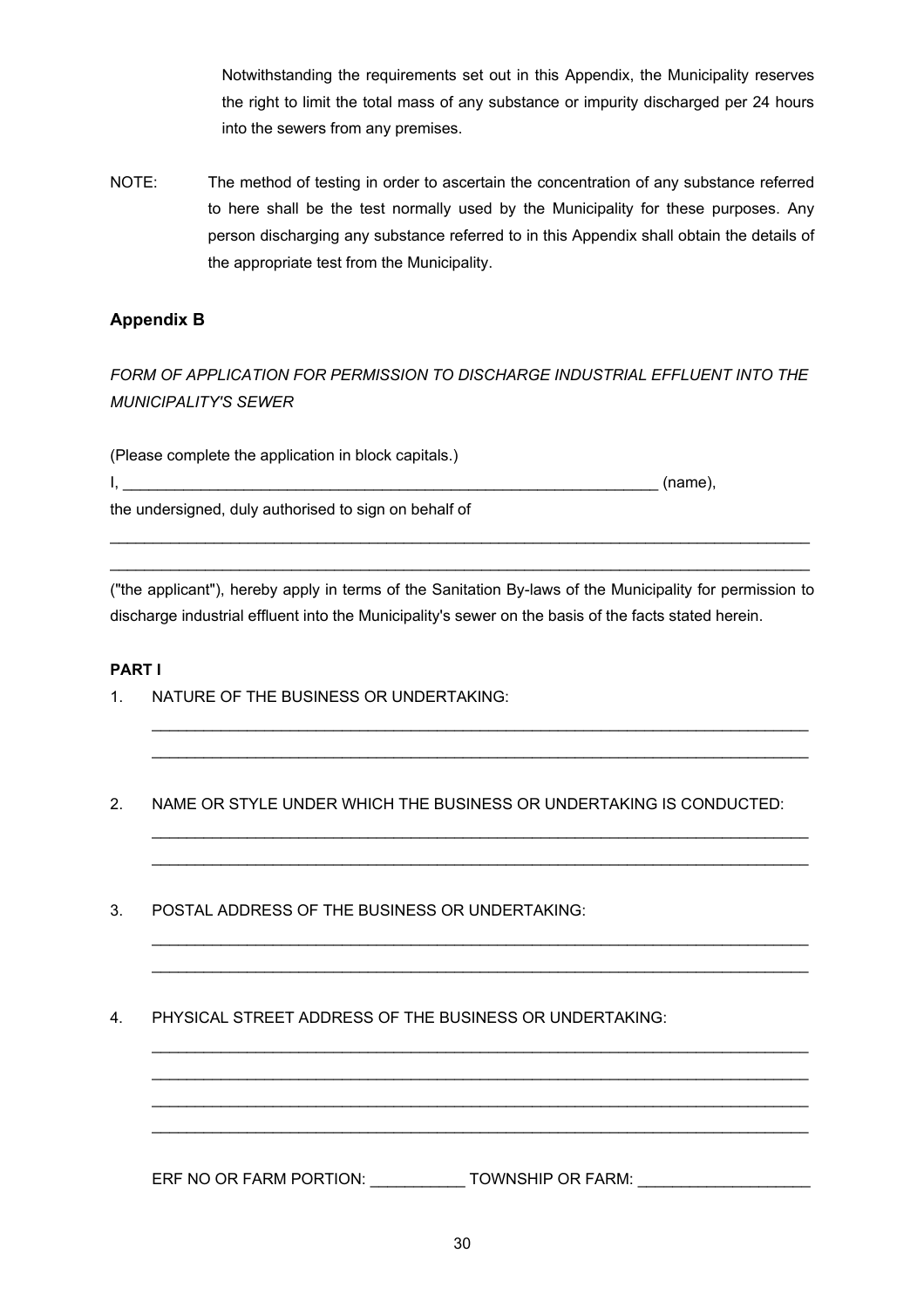5. IF THE BUSINESS OR UNDERTAKING IS CONDUCTED BY A COMPANY OR CLOSED CORPORATION, STATE THE NAME OF THE SECRETARY AND, IF IT IS A PARTNERSHIP, STATE THE NAMES OF THE PARTNERS:

 $\_$  ,  $\_$  ,  $\_$  ,  $\_$  ,  $\_$  ,  $\_$  ,  $\_$  ,  $\_$  ,  $\_$  ,  $\_$  ,  $\_$  ,  $\_$  ,  $\_$  ,  $\_$  ,  $\_$  ,  $\_$  ,  $\_$  ,  $\_$  ,  $\_$  ,  $\_$  ,  $\_$  ,  $\_$  ,  $\_$  ,  $\_$  ,  $\_$  ,  $\_$  ,  $\_$  ,  $\_$  ,  $\_$  ,  $\_$  ,  $\_$  ,  $\_$  ,  $\_$  ,  $\_$  ,  $\_$  ,  $\_$  ,  $\_$  ,  $\_$  ,  $\_$  ,  $\_$  ,  $\_$  ,  $\_$  ,  $\_$  ,  $\_$  ,  $\_$  ,  $\_$  ,  $\_$  ,  $\_$  ,  $\_$  ,  $\_$  ,  $\_$  ,  $\_$  ,  $\_$  ,  $\_$  ,  $\_$  ,  $\_$  ,  $\_$  ,  $\_$  ,  $\_$  ,  $\_$  ,  $\_$  ,  $\_$  ,  $\_$  ,  $\_$  ,  $\_$  ,  $\_$  ,  $\_$  ,  $\_$  ,  $\_$  ,  $\_$  ,  $\_$  ,  $\_$  ,  $\_$  ,  $\_$  ,  $\_$  ,  $\_$  ,  $\_$  ,  $\_$  ,  $\_$  ,  $\_$  ,  $\_$  ,  $\_$  ,  $\_$  ,  $\_$  ,  $\_$  ,  $\_$  ,  $\_$  ,  $\_$  ,  $\_$  ,  $\_$  ,  $\_$  ,  $\_$  ,  $\_$  ,  $\_$  ,  $\_$  ,  $\_$  ,  $\_$  ,  $\_$  ,  $\_$  ,  $\_$  ,  $\_$  ,  $\_$  ,  $\_$  ,  $\_$  ,  $\_$  ,  $\_$  ,  $\_$  ,  $\_$  ,  $\_$  ,  $\_$  ,  $\_$  ,

- 6. IS THIS A NEW OR ESTABLISHED BUSINESS OR UNDERTAKING: UNDERTAKING:
- 7. DESCRIPTION OF INDUSTRIAL OR TRADE PROCESS BY WHICH THE EFFLUENT WILL BE PRODUCED:

\_\_\_\_\_\_\_\_\_\_\_\_\_\_\_\_\_\_\_\_\_\_\_\_\_\_\_\_\_\_\_\_\_\_\_\_\_\_\_\_\_\_\_\_\_\_\_\_\_\_\_\_\_\_\_\_\_\_\_\_\_\_\_\_\_\_\_\_\_\_\_\_\_\_\_\_



8. INFORMATION RELATING TO EMPLOYEES:

|                                        | Office | Factory |
|----------------------------------------|--------|---------|
| Total number of daily employees (not   |        |         |
| included in $(4)$ )                    |        |         |
| (2) Number of shifts worked per day    |        |         |
| (3) Number of days worked per week     |        |         |
| Number of persons resident on the      |        |         |
| premises                               |        |         |
| Is a canteen provided? (Yes/No)<br>(5) |        |         |

# **PART II**

# FACTS RELATING TO THE CONSUMPTION OF WATER

# 1. TOTAL NUMBER OF LITRES OF WATER CONSUMED IN SIX MONTHS:

|                                | Meter No | Meter No | Meter No | Total |
|--------------------------------|----------|----------|----------|-------|
| Water purchased from the       |          |          |          |       |
| Municipality                   |          |          |          |       |
| Water from a borehole or other |          |          |          |       |
| source                         |          |          |          |       |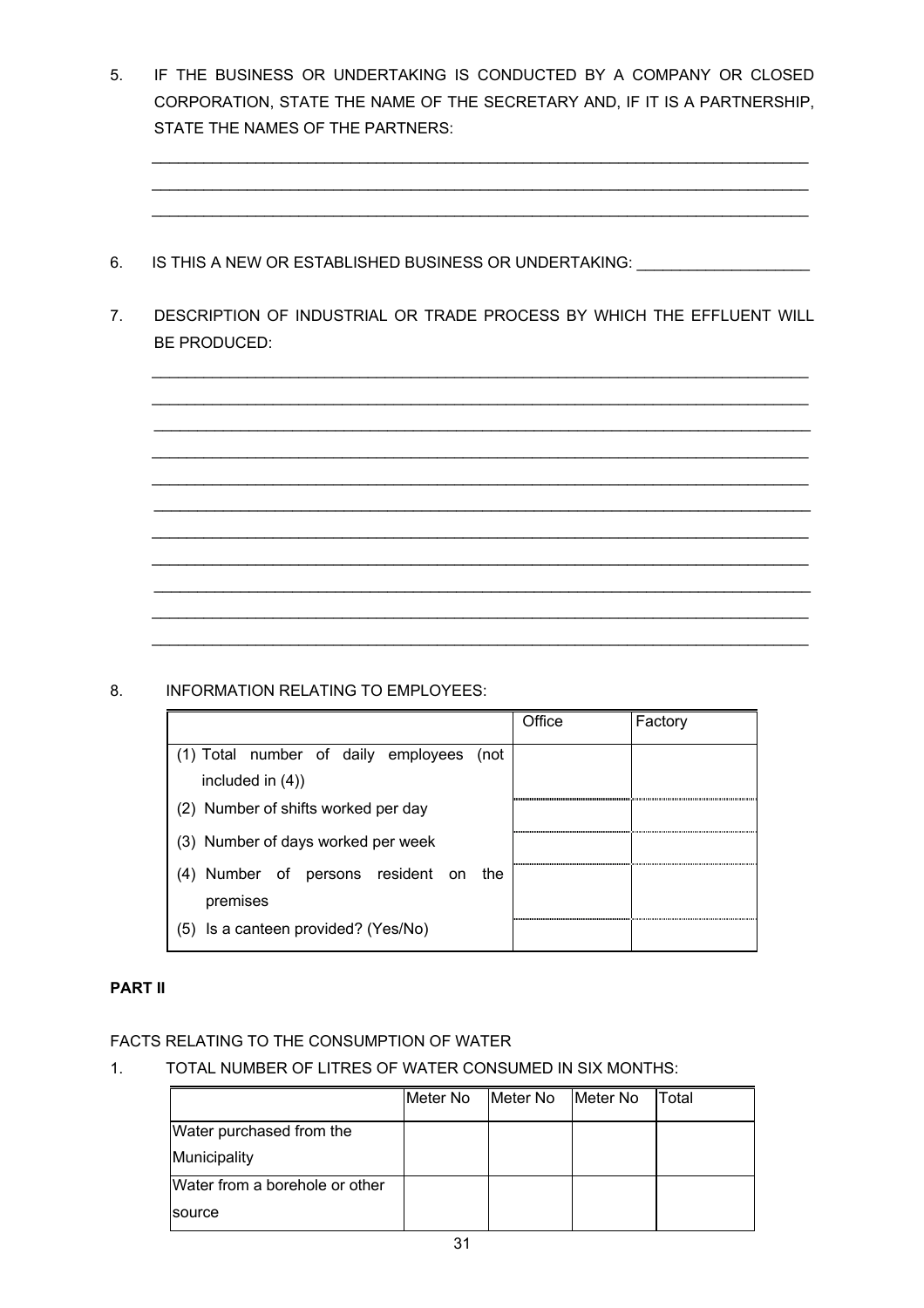| Water entering with raw          |  |  |
|----------------------------------|--|--|
| <b>Imaterials</b>                |  |  |
| Section of plant served by meter |  |  |
| <b>ITOTAL A</b>                  |  |  |

## 2. WATER CONSUMPTION

|    | (1) Industrial                                      |      |                                                               |          | kl/month |
|----|-----------------------------------------------------|------|---------------------------------------------------------------|----------|----------|
|    |                                                     | (i)  | Quantity of water in product                                  |          | .        |
|    |                                                     | (ii) | Quantity of water lost by evaporation                         |          |          |
|    |                                                     |      | (iii) Quantity of water used as boiler make-up                |          |          |
|    |                                                     |      | (iv) Quantity of water for other uses (cooling, gardens, etc) |          | .        |
|    |                                                     |      | <b>TOTAL B</b>                                                |          |          |
|    |                                                     |      |                                                               |          |          |
|    | (2) Domestic use                                    |      |                                                               |          | kl/month |
|    |                                                     | (1)  | Total number of employees (Allow 1 kl per person per month)   |          |          |
|    |                                                     | (ii) | Total number of employees permanently resident on the         |          |          |
|    |                                                     |      | premises, eg in hostels (Allow 3 kl per person                |          |          |
|    |                                                     |      | per month)                                                    |          |          |
|    |                                                     |      | <b>TOTAL C</b>                                                |          |          |
| 3. |                                                     |      | EFFLUENT DISCHARGED INTO SEWER                                |          |          |
|    |                                                     |      | (1) Metered volume (if known)                                 | kl/month |          |
|    | (2)                                                 |      | Estimated unmetered volume (see below*)                       | kl/month |          |
|    |                                                     |      | (3) Estimated rate of discharge                               |          |          |
|    | (4) Period of maximum discharge (eg 07:00 to 08:00) |      |                                                               |          |          |

\* If no effluent meter is installed on the premises, the estimated volume of unmetered effluent discharged into the sewer is calculated as follows:

A – (B + C) = ………………… kℓ/month

# **PART III**

INFORMATION REGARDING NATURE OF INDUSTRIAL EFFLUENT

Information required concerning the chemical and physical characteristics of the effluent to be discharged:

|     | Maximum temperature of effluent (°C)                  |  |
|-----|-------------------------------------------------------|--|
| (2) | pH value (pH)                                         |  |
| (3) | Nature and amount of settleable solids                |  |
| (4) | Organic content (expressed as chemical oxygen demand) |  |
| (5) | Maximum total daily discharge (kl)                    |  |
| (6) | Maximum rate of discharge (kl/hr)                     |  |
|     | Periods of maximum discharge (eg 07:00 to 08:00)      |  |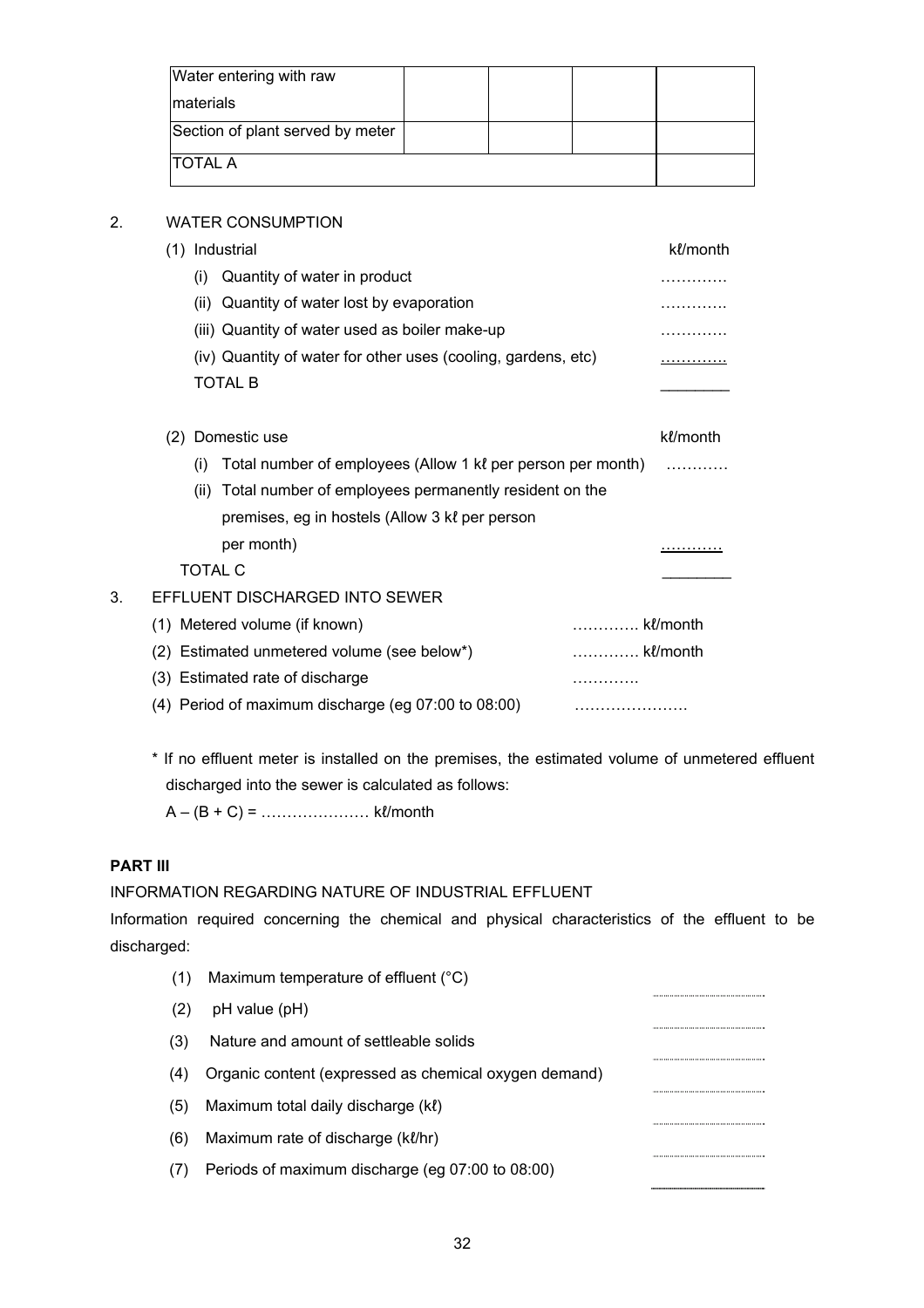(8) If any of the substances specified in the table below or their salts are formed on the premises, place a cross in the space in which the substance is written and, if possible, state the average concentration of this substance that is likely to be present in any effluent.

| <b>ELEMENTS</b> |      | <b>COMPOUNDS</b>     | <b>OTHER SUBSTANCES</b>    |      |
|-----------------|------|----------------------|----------------------------|------|
| Arsenic         |      | mg/l Ammonium        | mg/l Grease and/or oil     | mg/l |
| Boron           |      | mg/l Nitrate         | mg/l Starch and/or sugars  | mg/l |
| Cadmium         |      | mg/l Sulphate        | mg/l Synthetic detergents  | mg/l |
| Chromium        |      | mg/l Sulphide        | $mg/l$ Tar and/or tar oils | mg/l |
| Cobalt          |      | mg/l Other (Specify) | mg/l Volatile solvents     | mg/l |
| Copper          | mg/l |                      | Other (Specify)            | mg/l |
| Cyanide         | mg/l |                      |                            |      |
| Iron            | mg/l |                      |                            |      |
| Lead            | mg/l |                      |                            |      |
| Manganese       | mg/l |                      |                            |      |
| Mercury         | mg/l |                      |                            |      |
| <b>Nickel</b>   | mg/l |                      |                            |      |
| Selenium        | mg/l |                      |                            |      |
| <b>Titanium</b> | mg/l |                      |                            |      |
| Tungsten        | mg/l |                      |                            |      |
| Zinc            | mg/l |                      |                            |      |
| Other (Specify) | mg/l |                      |                            |      |

(9) Furnish any further information about the kind or character, the chemical composition, concentration or other properties peculiar to the industrial effluent on a separate sheet and attach it to this form.

# **PART IV**

# CONDITIONS FOR THE ACCEPTANCE OF INDUSTRIAL EFFLUENT

This application will only be granted on the applicant's undertaking that the applicant will abide by, observe and comply with the following terms and conditions, and any further special conditions that the Engineer may think fit to impose in any particular case:

- 1. The applicant must annex to this form descriptions of and a statement setting out the dimensions of the grease and oil traps, screens, dilution and neutralising tanks and any other provision made by the applicant for the treatment of the effluent before it is discharged into the sewer.
- 2. The applicant must submit to the Municipality, if requested to do so, plans showing the reticulation systems on the applicant's premises for water and industrial effluent.
- 3. The applicant must, in addition to complying with the provisions of the Municipality's Sanitation By-laws as they relate to the protection of the Municipality's employees, sewers and treatment plants from damage, comply with any direction concerned with such protection that is given to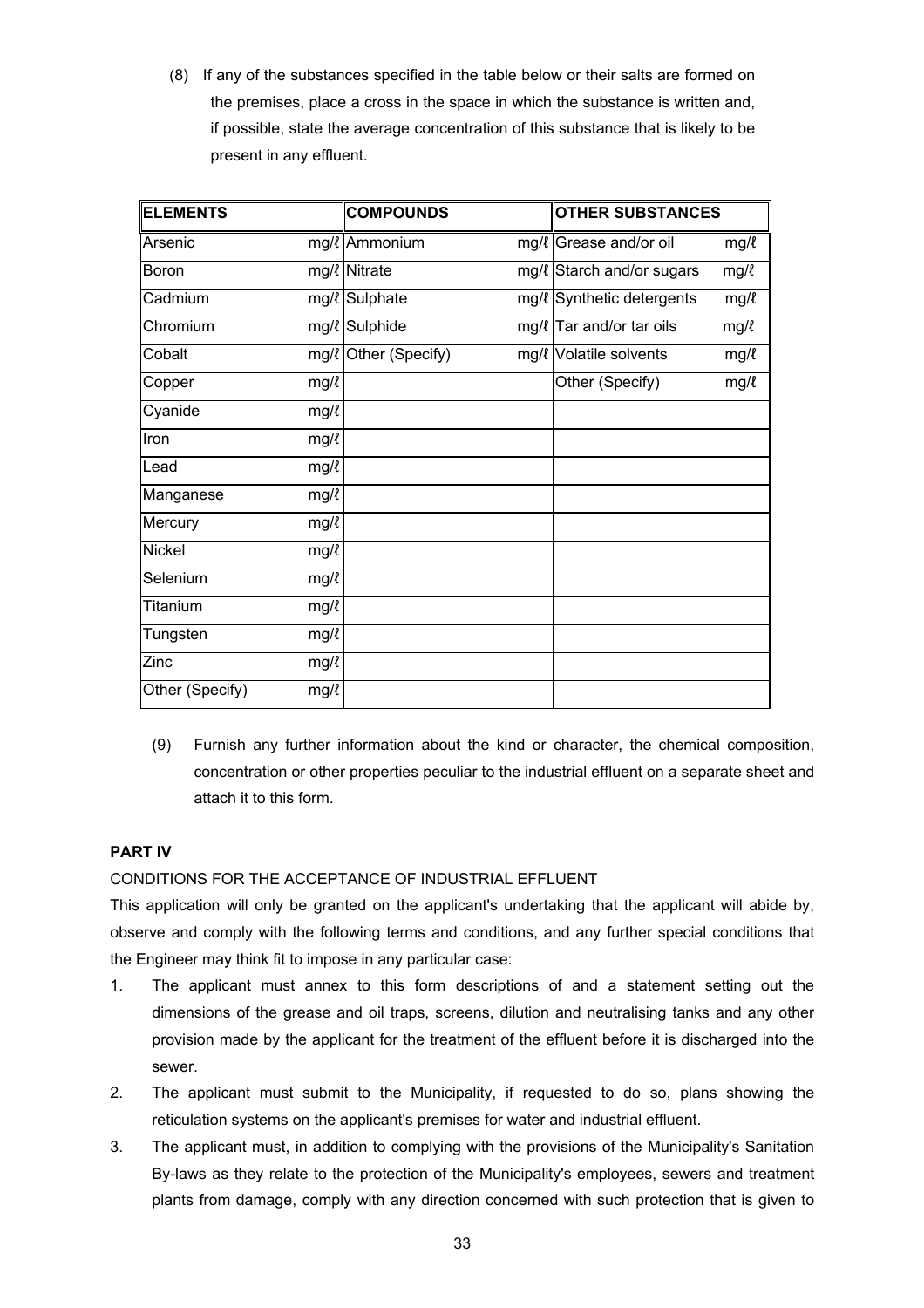the applicant by the Engineer, whether verbally or in writing, for the purpose of ensuring the applicant's compliance with the by-laws.

- 4. The applicant must notify the Municipality of any material change in the nature or quantity of the industrial effluent specified in this application or in any of the facts furnished by the applicant in the application. The applicant must notify the Municipality as soon as possible after the applicant becomes aware of the material change, or at least 14 days before anything is done to cause the material change.
- 5. The applicant must, within 30 days from the date of signature of this application, obtain an accurately representative sample of not less than 5 litres of the industrial effluent which is to be discharged into the sewer, which sample must be free of domestic sewage. The applicant must submit one half of the sample to the Municipality for analysis and must also submit to the Engineer a report on the sample compiled by an analyst appointed by the applicant. In the case of a newly established business or undertaking, the 30-day period may be extended by the Municipality for a period not exceeding six months or for further extended periods that the Municipality may, at its discretion, permit from time to time in writing.
- 6. The applicant hereby declares and guarantees that the information furnished by the applicant in this form, or otherwise in connection with this application, is, to the best of the applicant's knowledge and belief, in all respects correct.
- 7. The applicant agrees that the said information, being in all respects correct, forms the basis on which this application will be granted by the Municipality.

Thus done and signed at .................................. by the applicant on this ………………… day of .................. 20....

Signature of the applicant

Capacity of the applicant: …………………………………..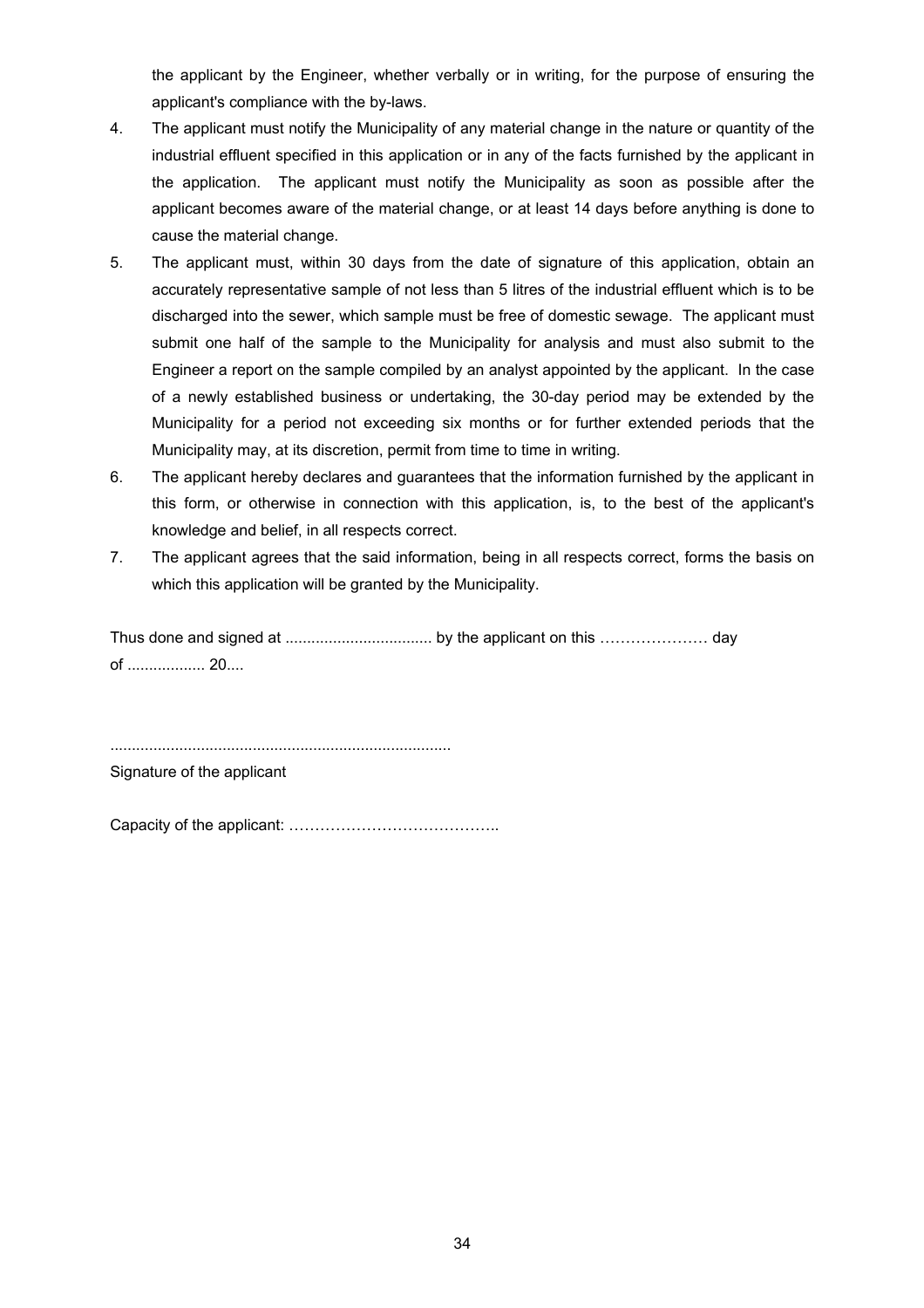#### <span id="page-34-0"></span>**Appendix C**

#### INDUSTRIAL EFFLUENT DISCHARGE FORMULA

1. The additional industrial effluent charge for the disposal of high-strength sewage into waste-water treatment plants shall be determined in accordance with the following formula:

$$
T_c = Q_c t \left[ a \left( \frac{COD_c - COD_d}{COD_d} \right) + b \left( \frac{P_c - P_d}{P_d} \right) + c \left( \frac{N_c - N_d}{N_d} \right) \right]
$$

*Where*  $T_c$  = extraordinary treatment cost to consumer

- *Qc* = waste-water volume discharged by consumer in kilolitres
- *t* = unit treatment cost of waste water in rand per kilolitre
- *CODc* = total chemical oxygen demand (COD) of waste water discharged by consumer in milligrams per litre and is inclusive of both the biodegradable and non-biodegradable portion of the COD
- $COD<sub>d</sub>$  = total COD of domestic waste water in milligrams per litre
- *Pc* = orthophosphate concentration of waste water discharged by consumer in milligrams of phosphorus per litre
- $P_d$  = orthophosphate concentration of domestic waste water in milligrams of phosphorus per litre
- *Nc* = ammonia concentration of waste water discharged by consumer in milligrams of nitrogen per litre
- $N_d$  = ammonia concentration of domestic waste water in milligrams of nitrogen per litre
- *a* = portion of the costs directly related to COD
- *b* = portion of the costs directly related to the removal of phosphates
- *c* = portion of the costs directly related to the removal of nitrates